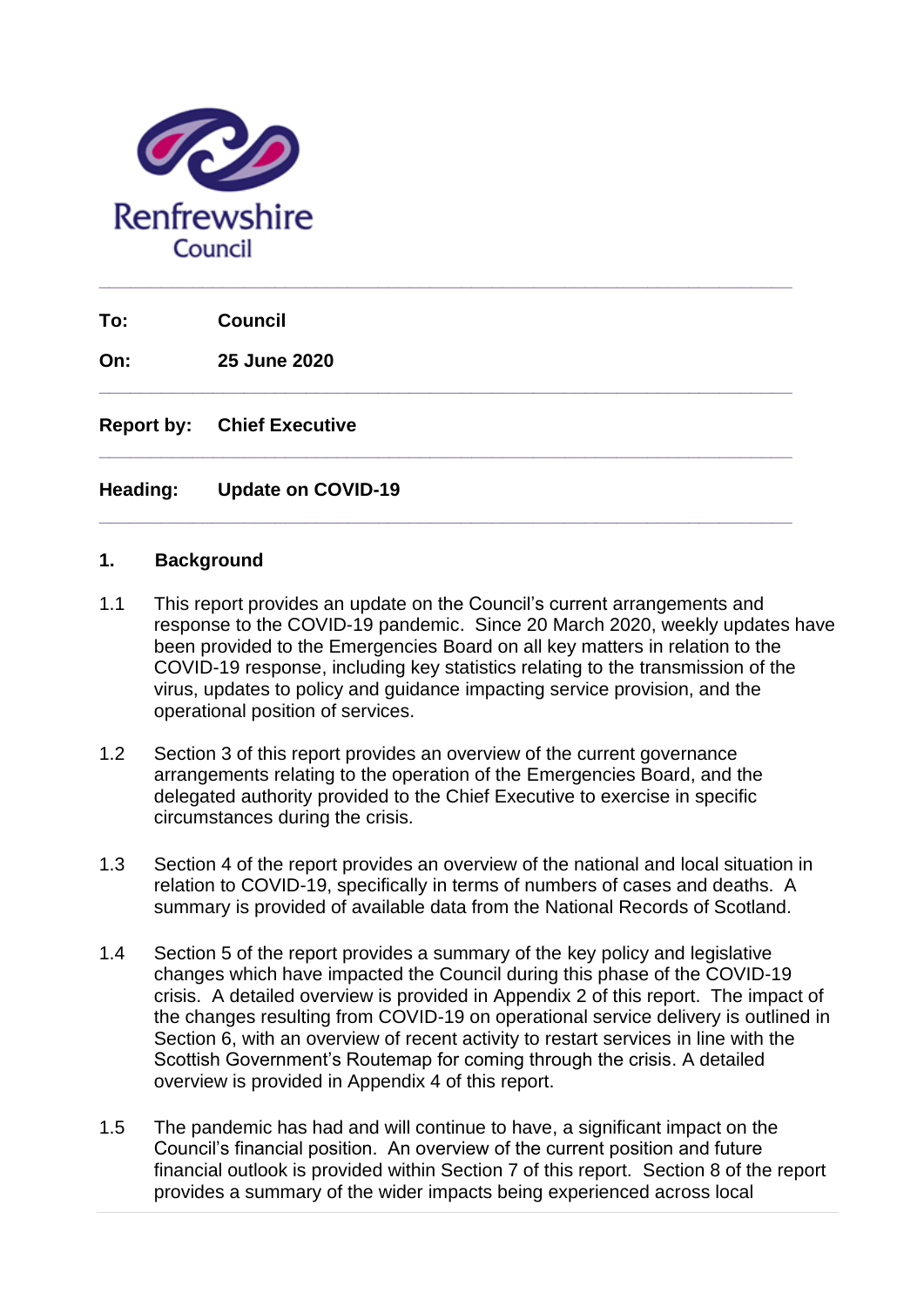businesses and communities, which the Council and its partners will require to work collectively to address.

1.6 The final section of the report (Section 9) provides an update to Council on the work being progressed with partners, to take forward local recovery planning arrangements. These plans are critical to ensuring that the Council works to restart and recover services in line with all national guidance, moving to a "new normal" position of living with the COVID19 virus for an extended period of time.

**\_\_\_\_\_\_\_\_\_\_\_\_\_\_\_\_\_\_\_\_\_\_\_\_\_\_\_\_\_\_\_\_\_\_\_\_\_\_\_\_\_\_\_\_\_\_\_\_\_\_\_\_\_\_\_\_**

### **2. Recommendations**

- 2.1 It is recommended that Council notes:
	- (a) The update provided on the Council's response to the COVID-19 crisis and the associated impact in terms of local communities and service provision; and
	- (b) The work being undertaken by the organisation to restart, recover and renew services in line with national guidance with partners, businesses and communities.

### **3. Background**

3.1 On 20 March 2020, the first meeting of the Emergencies Board was held having been convened in response to the developing COVID-19 pandemic. At this meeting, arrangements for the operation of the Board were agreed, including membership, meeting frequency and the conduct of meeting. Members of the Emergencies Board agreed that all scheduled policy board and Council meetings should be cancelled from 27 March 2020 until the Council meeting on 25 June 2020. The Emergencies Board has subsequently met on a weekly basis during this period via Skype, with recordings published on the Council's website as soon as possible after each meeting.

**\_\_\_\_\_\_\_\_\_\_\_\_\_\_\_\_\_\_\_\_\_\_\_\_\_\_\_\_\_\_\_\_\_\_\_\_\_\_\_\_\_\_\_\_\_\_\_\_\_\_\_\_\_\_\_\_\_**

- 3.2 At its meeting on 20 March 2020, the Emergencies Board also agreed that delegated authority would be given to the Chief Executive to make all required decisions in relation to the functions of the Council throughout the duration of the emergency, provided these were in accordance with existing Council policy. Any new major policy decisions would be referred to the Emergencies Board for consideration.
- 3.3 A process was established to record these specific delegated decisions made by the Chief Executive, a schedule of which is set out in Appendix 1 of this report.
- 3.4 This paper provides an update to Council on:
	- The work undertaken to date to respond to the crisis
	- The current operational status of key services and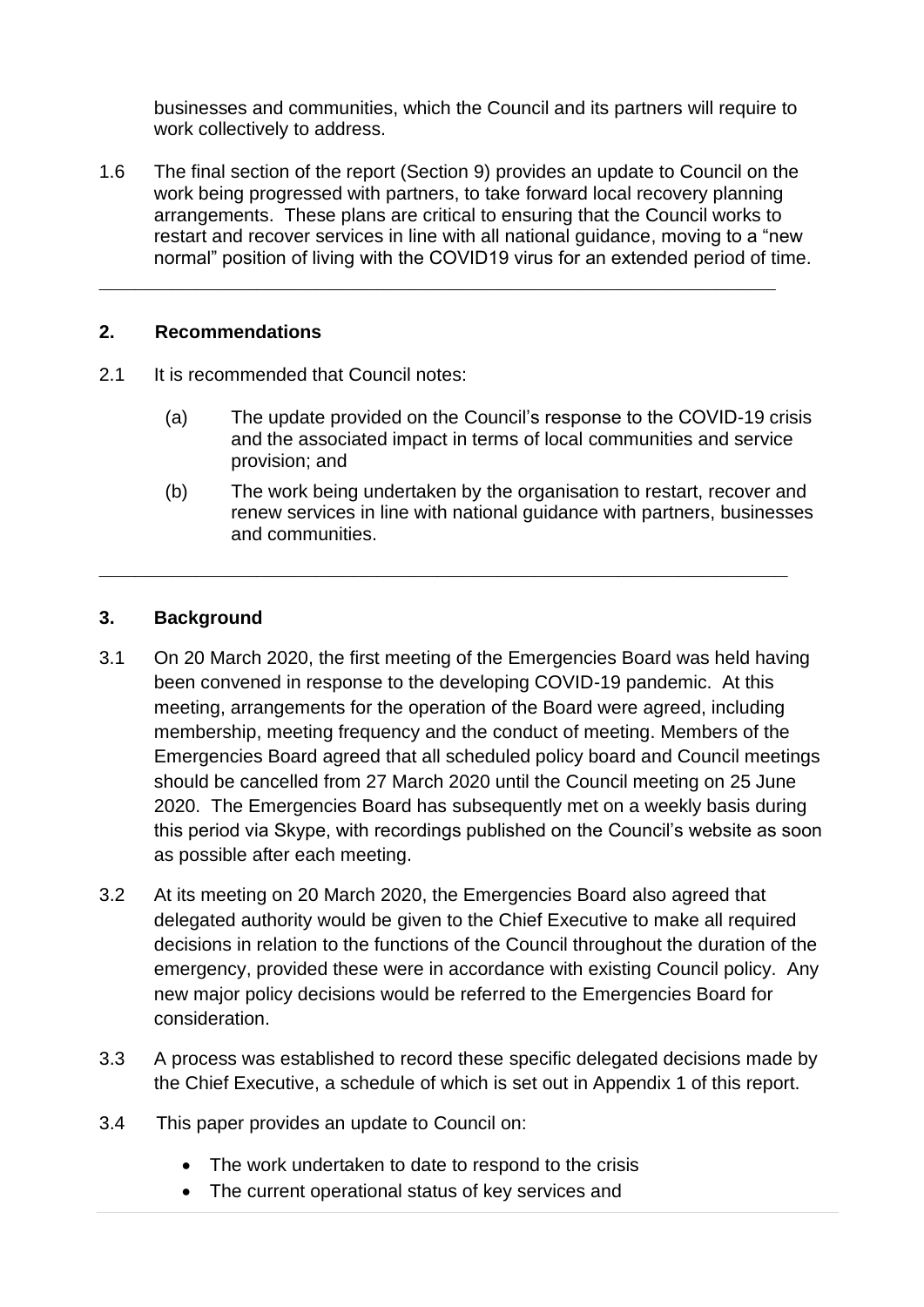- The planning work being undertaken by officers to support the recovery of council services moving forward.
- 3.5 A separate report has been submitted to the full Council meeting on 25 June 2020 in relation to proposals for future governance arrangements during the ongoing crisis.

# **4. National and Local Situation**

4.1 Regular updates have been provided to the Emergencies Board on the data available at a UK, Scottish and Renfrewshire level in terms of reported cases and deaths from COVID-19. Current data as at 14 June is summarised in the section below. Officers are continuing to work with local analysts from the Information Services Division to analyse and report all available data at a Renfrewshire level.

# **Numbers of Cases**

4.2 To date since the emergence of the pandemic crisis, there have been 291,409 confirmed cases of COVID-19 in hospitals in the UK, with 18,066 confirmed hospital cases in Scotland.

# **Numbers of Deaths**

- 4.3 Worldwide it is very sad to note that there have now been over 447,700 deaths due to COVID-19. At a UK level, reports are indicating that there have now been 42,153 deaths across the UK, with the UK now ranking third in the world in terms of overall numbers of recorded deaths.
- 4.4 At a Scottish level the latest National Records of Scotland report shows that at 14 June 2020, there had been a total of 4,070 deaths registered in Scotland where COVID-19 was mentioned on the death certificate. The proportion of all COVID-19 deaths which took place in care homes initially rose each week and represented 59% of all COVID-19 deaths in the week to 3 May 2020. While this has reduced since, in the latest week to 14 June 2020 deaths in care homes still represented 47% of all COVID-19 deaths.
- 4.5 When looking at all deaths with COVID-19 registered to date:
	- 77% were people aged 75 or over
	- 43% were people aged 85 or over (compared with 35% of deaths from all categories in this age category)
- 4.6 Across Scotland, when looking at all deaths over the period of the last 12 weeks, there have been 2,451 excess deaths in care homes (77% above average) and 2,214 excess deaths at home or in non-institutional settings (59% above average). While there was an early peak, excess deaths in hospital have fallen, with 216 (3%) above the average number for the 12-week period.
- 4.7 Further data was published by NRS this week in relation to analysis that has been undertaken on recorded deaths from COVID-19 at a national level. Whilst further work is required to undertake this analysis at a Renfrewshire and community level. the national data indicates: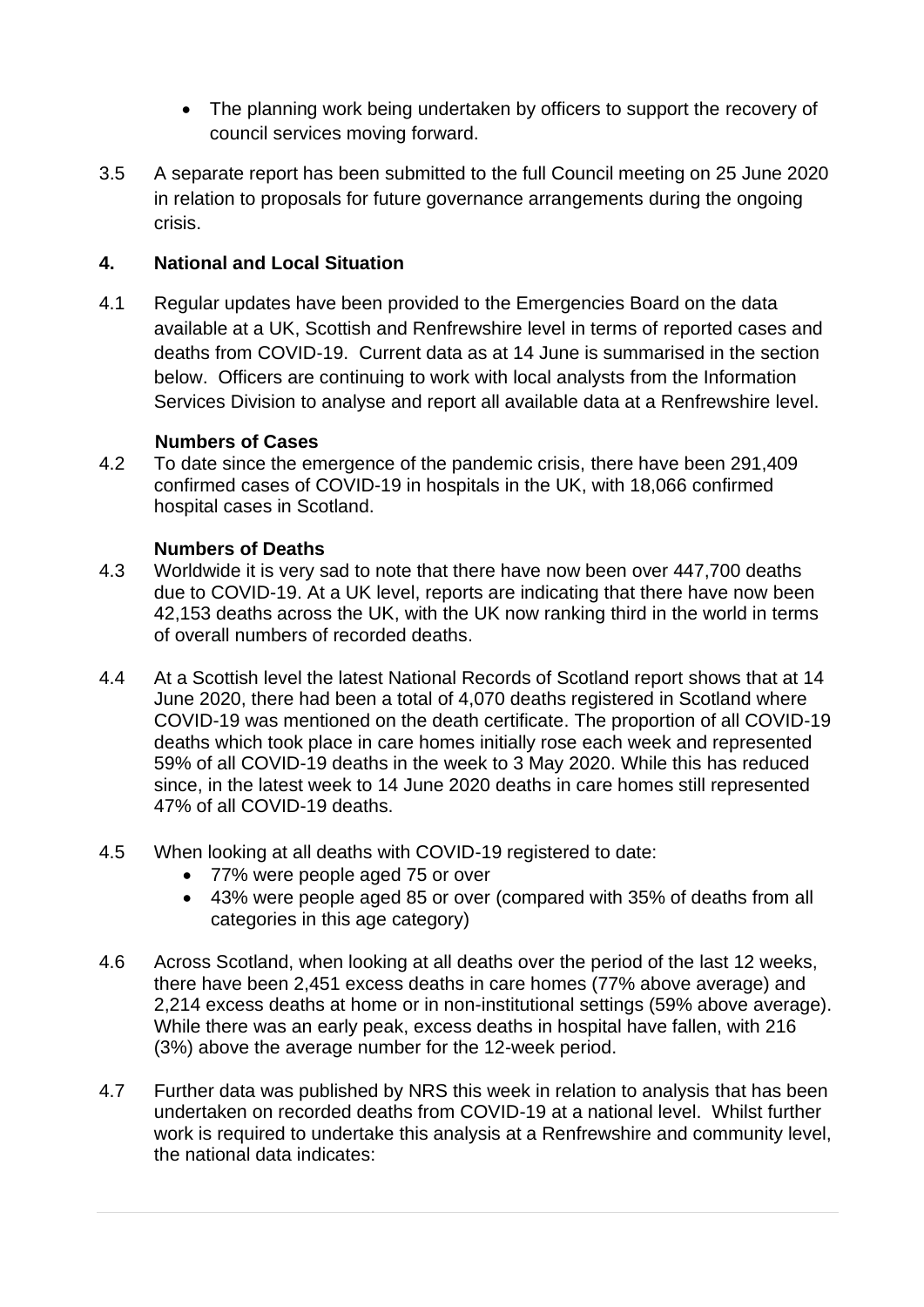- People in the most deprived areas were 2.1 times more likely to die from the COVID-19 virus than those living in the least deprived areas.
- Of those people who died with COVID-19 in May, 92% had at least one preexisting condition. The most common pre-existing condition was dementia and Alzheimer's disease which accounted for 38% of all deaths involving COVID0- 19, followed by ischaemic heart disease which account for 11% of all deaths.
- The highest number of deaths involving COVID-19 of working people aged between 20-64 by occupation group were among process, plant and machine operatives which accounted for 43 deaths.
- 4.8 The National Records of Scotland information also provides additional detail to understand the position and changing impact of the outbreak in Renfrewshire. A total of 201 people have sadly died from COVID-19 since the outbreak of the virus. 98 have died in care homes, 94 people in hospital and 9 people at home or other non-institutional locations. Deaths recorded on a weekly basis have continued to fall, with 3 recorded in the week to 14 June, compared to a peak of 40 for the week beginning 20 April.
- 4.9 The COVID -19 related death rate for all of Scotland has sadly reached 7.4 per 10,000 population (an increase from 7.3 per 10,000 population last week). The death rate in Renfrewshire reflects this is currently 11.2 per 10,000 population, which is the fifth highest in Scotland.

# **5. Key Policy and Legislative Changes affecting the Council**

- 5.1 Since the emergence of the pandemic and the associated lockdown, officers have been focused on working with partners to ensure that essential services and supports continue to be provided across Renfrewshire's communities. As has been reported to the Emergencies Board within the weekly COVID-19 update paper, there has been an ongoing requirement to respond to the crisis and to deliver on new requirements at pace in relation to a variety of issues. In addition, the way in which existing services have been delivered has had to adapt and change on a continuous basis in response to Scottish Government guidance or legislation laid before the Scottish Parliament.
- 5.2 A full overview of all key policy and legislative changes is attached as Appendix 2 to this report. Key elements to highlight to elected members include:

# **Legislation and regulations**

- 5.3 There have been four significant pieces of legislation to address the pandemic. These are:
	- The Coronavirus Act 2020. This Act was passed by the UK Parliament as the statutory basis for measures to implement the lockdown and to make changes to other legislation to relax rules and timescales on matters such as the rules on claiming statutory sick pay and allowing for the remote registration of deaths.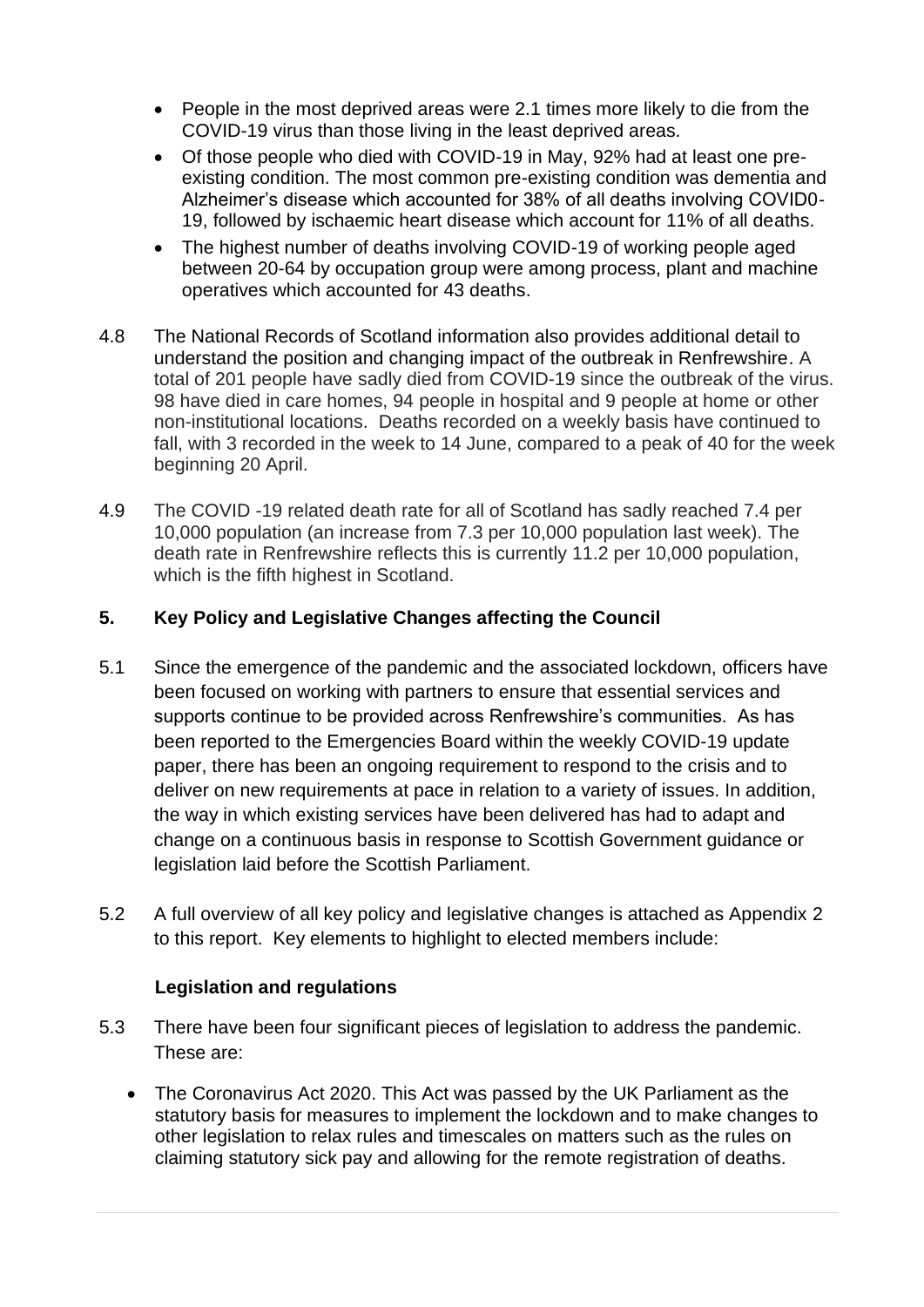- The Public Health(Coronavirus)(Restrictions) (Scotland) Regulations 2020, provide a detailed set of rules for Scotland covering such matters as which types of businesses had to close during the pandemic, which activities had to stop or were restricted, the exemptions that applied to these general rules and the powers of enforcement to Police Scotland and local authorities in relation to the lockdown. The Emergencies Board agreed to delegate responsibility to Environmental Health and Trading Standards Officers to exercise relevant enforcement powers for the Council as authorised officers under this Act.
- The Coronavirus (Scotland) Act 2020 introduced a wide range of measures covering such matters as protecting tenancies, making temporary changes to child protection procedures and the Children's Hearings system, extending timescales for determining civic licensing applications and freedom of information requests, extending the duration of planning permission, the justice system and allowing local authorities to exclude the public from meetings.
- The Coronavirus(Scotland)(No2) Act 2020 introduced a range of powers for the Scottish Ministers, Health Boards and local authorities to intervene in the way care homes were operated. This included a power to local authorities to purchase care homes in certain circumstances. There are provisions relating to marriage and civil partnerships and the Act also reversed the previous changes to the timescales for dealing with freedom of information requests. There are further provisions regarding the operation of the justice system and termination of student tenancies.

# **5.4 Community wellbeing**

- A service has been established to support approximately 6000 local residents who have been asked to shield or self isolate due to a specific medical condition which puts them at very high risk should they contract COVID-19. Support has also been widened out by the Scottish Government through a national helpline which people who are vulnerable and are struggling to access support from friends or within the community, can contact for help. A local assistance team was established to provide support where required. Over 6800 calls have been received through the local helpline from people shielding, whilst almost 1000 calls have been redirected through the national helpline.
- A national campaign called Scotland Cares was launched to encourage people to volunteer to support the pandemic response. Over 50,000 people signed up to volunteer in Scotland, with over 1100 registered in Renfrewshire. At a local level officers worked closely with Engage Renfrewshire to develop our local volunteering response through the Renfrewshire Volunteer Reserve Bank, to which 248 people signed up. Local volunteers are at the heart of the neighbourhood hub model being developed in partnership with communities.

# **5.5 Children's services**

• Linked to the closure of all schools from 20 March 2020, all local authorities were required to establish childcare hubs to support the children of key workers and also some our more vulnerable children and families. 7 hubs were established in Renfrewshire across primary, secondary and ASN provision, and have typically supported around 200-300 children per week.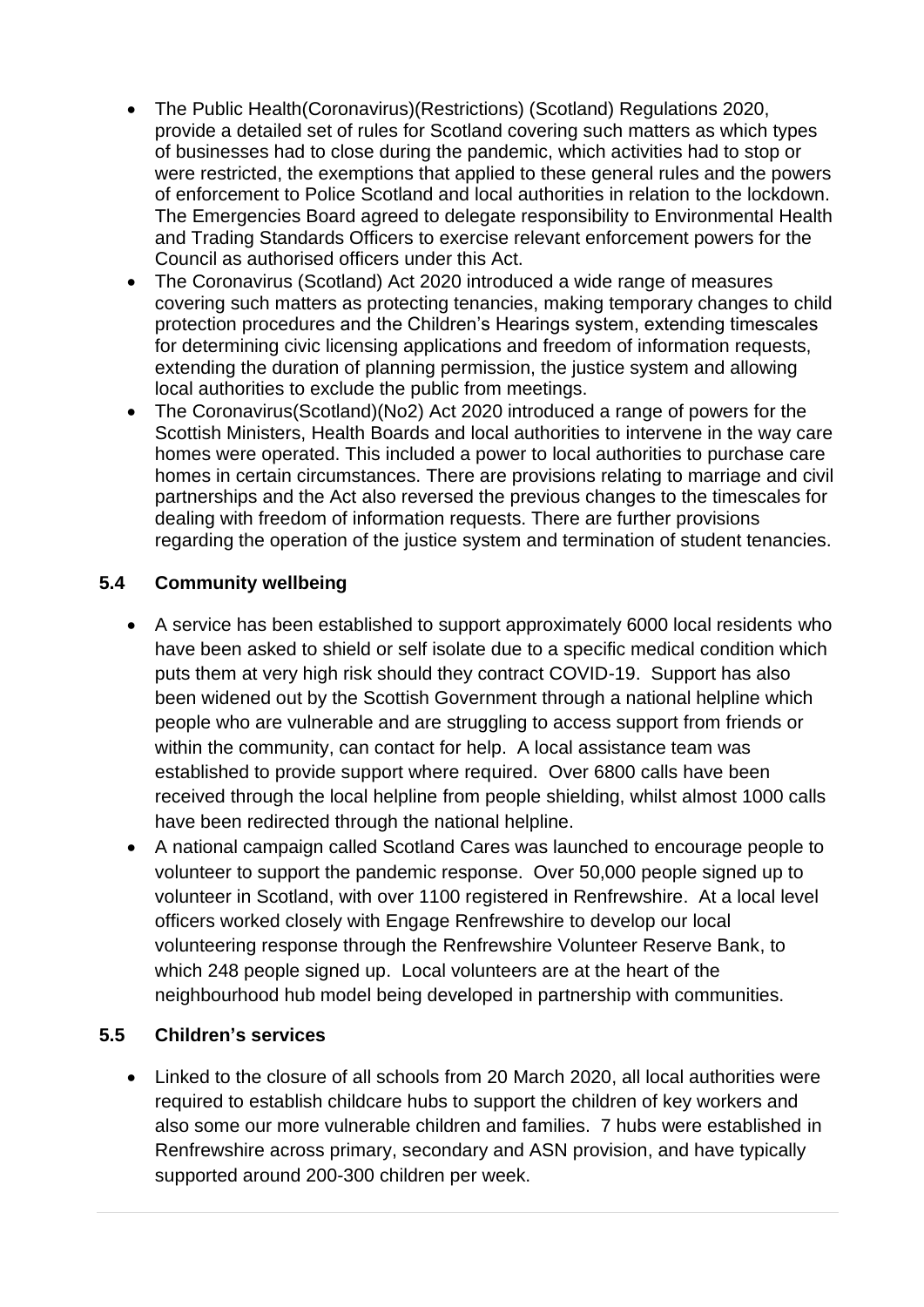- Local authorities were required to put in place measures to support children who would no longer receive a free school meal due to school closure. In Renfrewshire a term time payment of £11.25 per week per child has been made via BACS transfer in respect of approximately 6700 children.
- Staff from across education and childcare services have supported local children to undertake home learning following the closure of education and childcare facilities on 20 March 2020. In the region of 500 tablets and chrome books to individual pupils and families to support home learning.

# **5.6 Testing and Personal Protective Equipment (PPE)**

- The organisation has responded to different developments at a national level in terms of coronavirus testing. Testing is now available to any person aged over 5 who displays any of the key symptoms of coronavirus. Services across the Council continue to be supported by HR&OD to refer eligible employees and their households for testing.
- In May 2020, the Scottish Government published its test, trace isolate and support strategy, which sets out plans to disrupt community transmission of the virus going forward, by testing people at scale in the community who have symptoms consistent with Coronavirus. The programme, which is formally named Test and Protect, was launched on 28 May 2020, with the Council being required to support people to self isolate by assisting them with emergency access to food, medicine and in extreme circumstances accommodation. So far numbers have been relatively low across Scotland and only 2 people have required assistance from the Local Assistance Team, each being supported through access to food supplies.
- Access to Personal Protective Equipment has been a significant challenge throughout the pandemic, with pressures being experienced in terms of supply and distribution at a local and a national level. Guidance on use of PPE by staff undertaking roles across the Council and the HSCP has been updated on an ongoing basis. A local PPE hub was established in Renfrewshire to ensure the effective distribution of supplies to health and social care providers across the area.

# **5.7 Health and social care**

- A range of guidance and new requirements have been introduced specifically in relation the provision of care homes, in response to the significant impact that COVID-19 has had on care home residents and staff.
	- o New arrangements were introduced by the Scottish Government to strengthen oversight of care homes during the pandemic, with multidisciplinary teams established and designated as having a lead role in scrutiny and oversight at a local level. These teams involve key clinical leads and the Chief Social Work Officer, with escalation procedures for significant issues put into place through the health board and local authority to Scottish Government
	- o Specific testing arrangements in relation to care homes have been introduced and developed further as the pandemic has continued. A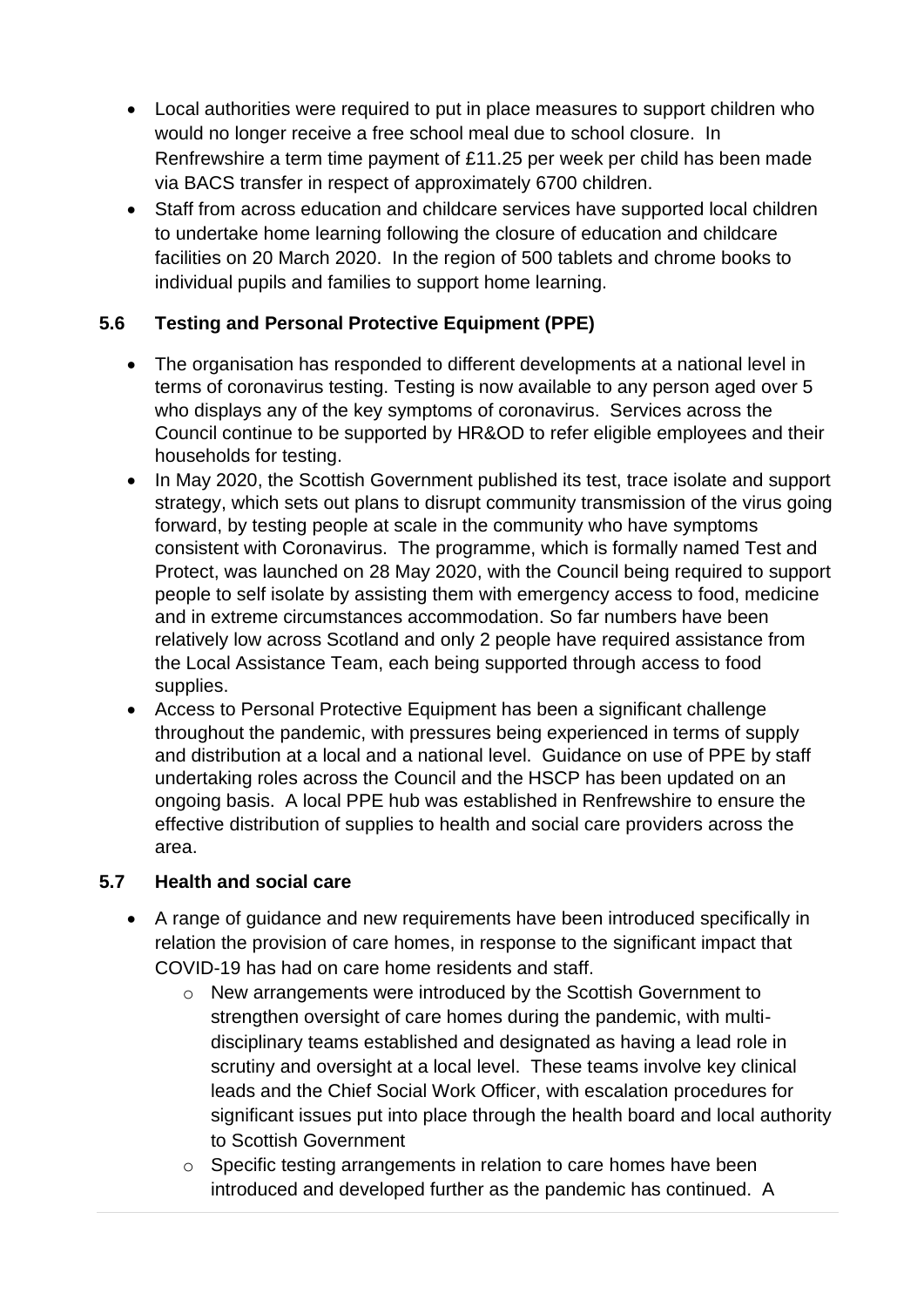programme of priority testing for homes where care home residents become symptomatic, as well as an ongoing surveillance testing programme for non-symptomatic residents and staff is now in place. Patients being discharged to a care home from hospital are also subject to testing before admission. Since early June 2020, local authorities have reported planned and actual testing data across care homes to the Scottish Government and this data is now published nationally.

- Each health board has developed a mobilisation plan, effectively outlining the roadmap for a return to normal levels of health and social care provision. Renfrewshire HSCP is actively engaging in planning within NHS Greater Glasgow and Clyde. Engagement with members of the Integrated Joint Board was undertaken in early June.
- Regulations to allow a limited number of short-term prisoners nearing the end of their time in custody to be released early were laid in Parliament to help tackle the coronavirus (COVID-19) outbreak. The scheme was limited to those individuals sentenced to 18 months or less and who on 4 May had 90 days or less left to serve in custody. 10 prisoners from Renfrewshire were released through this scheme.

# **5.8 Support for business**

- On 12 May 2020 the Chancellor of the Exchequer announced that the UK Government would extend the furlough scheme until the end of October 2020. Furloughed workers will continue to receive 80% of their current salary, up to £2,500 per month up to end of July 2020 with additional flexibility being considered that would be built into the scheme from August to support employees back to work and to share the costs of the scheme with businesses. Recent data from HMRC suggest that in the region of 23,000 people in Renfrewshire have been furloughed.
- Local Authorities have been delivering several different business grant programmes on behalf of the Scottish Government since 24 March 2020. As at 9 June 2020, over 2700 Coronavirus Business Support Fund applications have been processed by the Council, with 2075 grants awarded. This equates to £23.4 million of funding support. The Scottish Government has now announced that this scheme will be closed to applications on 10 July 2020.
- 5.9 The Council is required to submit a range of regular data and information returns to Scottish Government on areas such as support for vulnerable adults and children, shielding and housing. Work has been undertaken through COSLA and SOLACE to streamline this activity and data is now submitted and reported through a weekly dashboard, which allows local authorities to benchmark with activity levels at a national level. The weekly return for week ending June 12th is attached as Appendix 3.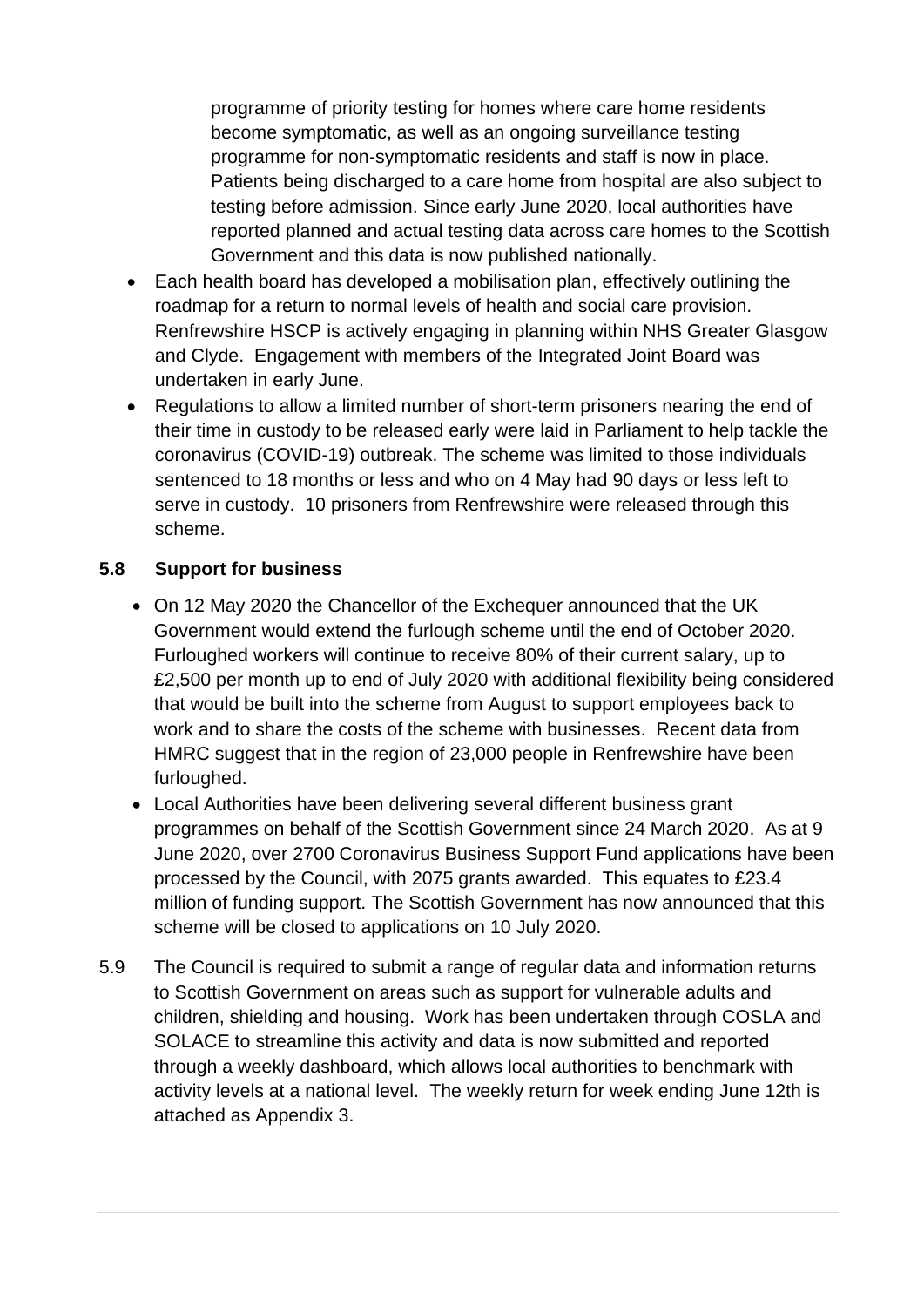# **6. Current Operational Issues**

- 6.1 Prior to the introduction of lockdown measures across the UK on 23<sup>rd</sup> March 2020, services had been working at pace to prepare for the impact of the pandemic on the Council's activities and workforce. Intensive work was undertaken to prepare for the planned closure of all education and childcare establishments, to implement social distancing measures and enhanced hygiene and cleaning arrangements, and to support employees to work from home where job roles allow this.
- 6.2 Since the implementation of lockdown, key Council buildings and facilities have remained closed, unless required to open for specific activities. Frontline services have continued to be delivered in line with national guidance, and critical services which require the workforce to be physically deployed such as health and social care services, public protection and waste collection have continued to operate with risk assessments undertaken and appropriate PPE provided where required.
- 6.3 A significant number of employees are working from home, and services have adapted to maintain customer contact and service provision within a new model of service delivery. Officers from across services have also worked in close collaboration with partners to keep vulnerable adults and children safe, with continued provision of core protection services, our children's houses, older adult homes, home care and the establishment of the office base at St. James' Street. This has been an unprecedented situation for the organisation, and the commitment and hard work of employees across all services, has allowed vital services to continue as permitted by national guidance.
- 6.4 As set out within section 5, the Council and HSCP have been required to implement a range of new services and support mechanisms in response to the pandemic. This includes the introduction of new business grants, new helplines, support for people shielding and support for the new Test and Protect contact tracing programme. Weekly updates on these and other service changes have been provided to the Emergencies Board.
- 6.5 On 21 May 2020, the Scottish Government published its COVID 19 Routemap which sets out a phased approach to moving the country through and out of the crisis. This phased approach is required as the country seeks to ease some of the lockdown measures under which we have all been living and working, whilst continuing to suppress the transmission of the virus over a potentially longer period until a potential vaccination or treatment can be developed. The Scottish Government's Routemap for coming through the crisis is underpinned by the its contact tracing programme called 'Test and Protect. Under the programme anyone showing symptoms of COVID-19 is to be offered a test as quickly as possible, and if found positive, the people they had been in contact with will be traced and notified and asked to self isolate for a period of 14 days.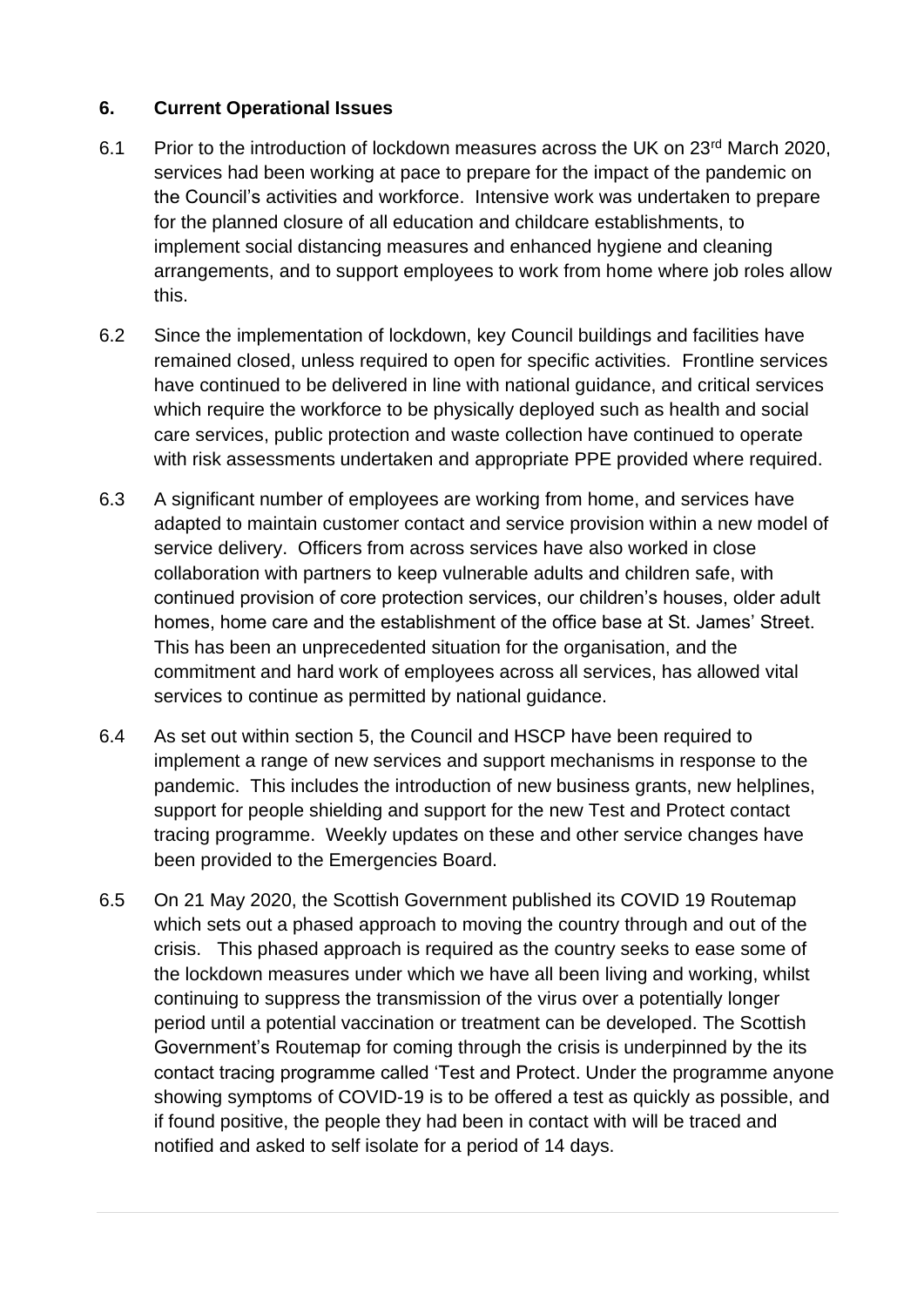- 6.6 As elected members are aware Scotland has now moved through Phase 1 and into Phase 2 of the Scottish Government's Routemap to recovery, as announced by the First Minister on 18 June 2020. All relevant council services under Phase 1 have now restarted including designated outdoor sports facilities, household waste recycling services and other outdoor work and are now actively implementing Stage 2 changes including the reopening of playgrounds and outdoor sports courts and registration offices for high priority tasks, the scaling up of community and health and social care services, as well as the provision of support to businesses to support reopening under Phase 2 and Phase 3.
- 6.7 Phase 2 has three key stages, with different measures being eased on 19 June, 22 June and 29 June, subject to appropriate guidance being in place. Full detail is provided in Appendix 5. Regular updates on the easing of lockdown measures and the impact on Council service provision, will be provided to the Emergencies Board on a weekly basis as further guidance and information is released to local authorities.
- 6.8 As elected members will be aware, the Council is also actively preparing for Phase 3 and is making plans for the safe return of pupils and teachers as part of the proposed blended learning model from 11 August. Headteachers returned to school to commence further planning on 1 June and teachers also started to work back in schools from 8 June. The childcare hubs for the children of key workers and other vulnerable children, closed on 8 June, with all attending pupils returning to their home school for the final few weeks of term. Summer childcare hub arrangements will commence from 29 June. The Council submitted a schools recovery plan to Education Scotland for review by the required deadline of 24 June 2020. A report on the recovery plan will be presented to the Emergencies Board on 3 July 2020.
- 6.9 As of 18th June 2020, the Scottish Government's overall message to the public is now Stay Safe, Protect Others, Save Lives, as it is recognised that people are now able to move around more freely as the lockdown measures ease. There remains a focus on hygiene and infection control measures alongside physical distancing as the most effective way to minimise the risk of infection. From 22 June, face coverings will be mandatory on all public transport.

# **7. Financial Impact of COVID19**

# **Additional Net Costs**

7.1 The implications of the COVID-19 pandemic are unprecedented, which is singularly the most significant and disruptive social, economic and financial event ever experienced by the Council. Additionally, by its nature it is has extreme complexities and subject to a high level of uncertainty and risk over even the immediate time horizon of the current financial year. A report presented to the Emergencies Board on the 15<sup>th</sup> May 2020 outlined in detail that it is anticipated that the financial consequences for the Council will continue to emerge, develop and most likely grow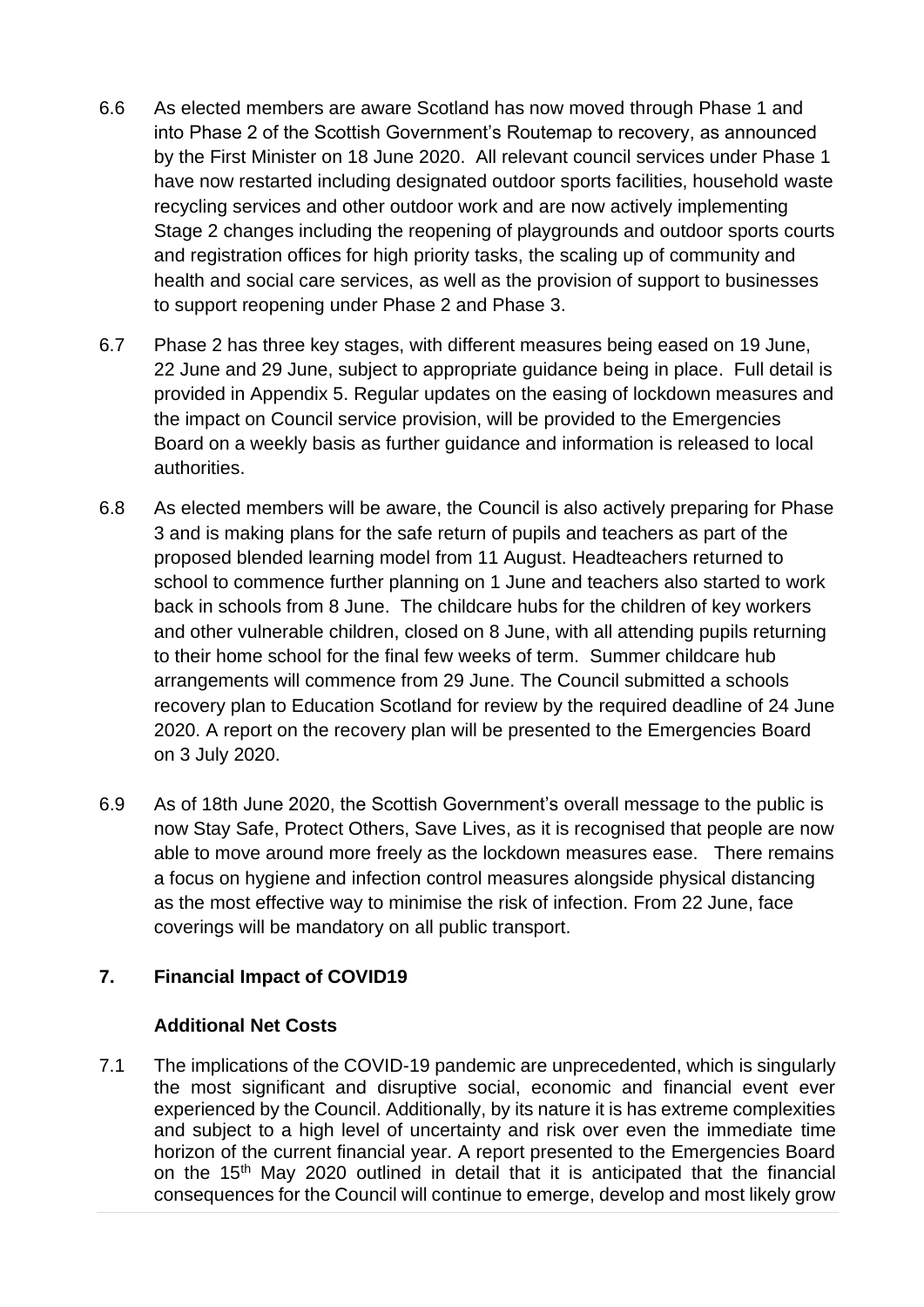in scale over the course of 2020/21 as the implications of the pandemic both for Council services and for communities across Renfrewshire continue to evolve.

- 7.2 In addition to the immediate short term costs of rapidly introducing new services and support arrangements to communities across Renfrewshire as well as adapting and changing how the Council is required to operate, there is expected to be further costs and declining income implications for the Council which could take a number of months to emerge and be more fully understood.
- 7.3 Over the initial emergency response period to the end of June:
	- Direct costs are estimated at £3.9 million focused predominantly on supporting the Council's service response to the immediate emergency.
	- Loss of income due to the closedown period of  $£11$  million. This figure includes an assumed residual impact beyond June on Renfrewshire Leisure facilities re-opening.
	- Savings of £2.6 million that will be achieved on some services, predominantly linked to the closure of buildings and facilities.
- 7.4 Taken together the direct net cost impact is currently estimated at circa £12 million. This overall level of net costs of managing the immediate response is broadly in proportion to the national local government position being coordinated via COSLA to support ongoing engagement with the Scottish Government.
- 7.5 In addition to the direct net costs emerging from the COVID-19 response, there are also consequential financial impacts that relate directly to the disruption on the Council, the wider community and economy. Financially this is expected to manifest itself predominantly in lost council tax income, bad debt levels and delays to the delivery of planned savings. It is expected that in relation to each of these areas, the full impact will take several months to emerge over the course of 2020/21 and become clearer, for example in particular the expectation of growing unemployment on Council Tax income and Council Tax reduction claims, which to date has been somewhat dampened by the UK government job retention (furlough) and selfemployed support schemes. At this stage, illustrative estimates outlining a credible scenario that could emerge over the course of 2020/21 suggests a net financial loss in the region of £14 million against what has been budgeted as part of setting the 2020/21 budget.
- 7.6 Taken together the net financial impact on the Council's revenue budget is estimated at this stage to be potentially in the region of £26 million in 2020/21 based on existing assumptions and scenarios. Additionally, this is anticipated to further extend as the Council is likely to continue to be required to provide ongoing support arrangements across communities as part of the new Test and Protect arrangements and thereafter the recovery phase, as well as make extended adaptations to a range of Council services to meet for example social distancing requirements that will remain in place. Further, complying with the national guidelines published to support the planned reopening of schools from August 11<sup>th</sup>, is likely to result in a range of additional cost pressures in both staff resources and digital equipment. Taken together, it is expected these further demands will drive a new phase of increased costs for the Council over the course of 2020/21.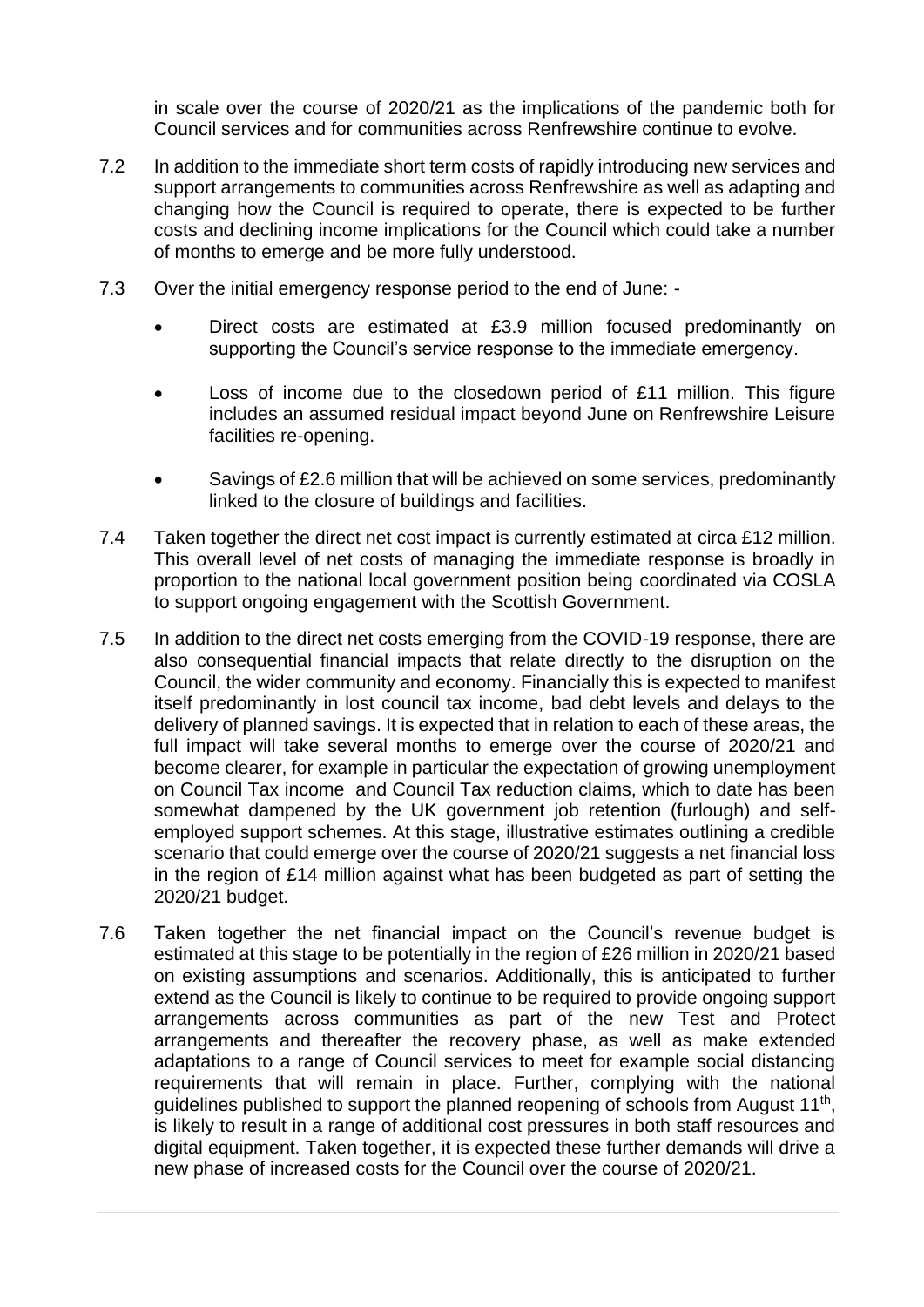- 7.7 The costs outlined above do not include expenditure the Council is incurring to support Renfrewshire HSCP. At present, the HSCP has estimated additional costs for Adult Services over the course of 2020/21 of circa £27 million, for which the Scottish Government has provided an in-principle commitment to fund as part of the overall national COVID19 response in support of Health and Social Care.
- 7.8 The financial consequences of COVID-19 will be regularly examined to ensure the Council is as informed as possible as to the potential financial exposure it faces. Although uncertain, it will be significant in scale and the Council should prepare to address net additional costs in the order of magnitude outlined above. Given the scale of this financial outlook, it is vital the Council continues to support COSLA to pro-actively and positively engage with the Scottish Government, reflecting the overall seriousness of the financial position facing the Council both in the immediate and longer term. It should also be noted that the costs outlined above take no account of measures the Council may wish to put in place to support the economic and social recovery across Renfrewshire over those already agreed as part of existing arrangements.

# **COVID-19 Funding**

- 7.9 Additional funding provided by the Scottish Government was outlined in detail in the report to the Emergencies Board in May, detailing that in total circa £2.7 billion has been deployed by the Scottish Government to target a wide range of specific interventions in response to the COVID-19 emergency.
- 7.10 Of this £235 million has been distributed to local government at this stage with an estimated future £25 million for Council Tax reduction yet to be distributed. This would provide in total circa £260 million to support services **provided directly by local authorities**, just under 10% of the overall funding deployed by the Scottish Government nationally.
- 7.11 Of this, the Council has received £7.8m of the £235 million distributed to date and would expect to receive in the region of £0.8 million of the estimated £25 million undistributed funding for Council Tax reduction. This would provide a total funding distribution for Council of circa £8.6 million. This is significantly less than the estimated £26 million of net additional costs outlined above and indeed is also less than the estimated net additional costs of the direct impact over the initial emergency response period through to the end of June of circa £12 million.
- 7.12 In the most recent correspondence to COSLA, the Cabinet Secretary for Finance has provided an indication that in the absence of greater financial support from the UK government, there is limited prospect of further resources being made available to local government.

**Extract from correspondence from Cabinet Secretary for Finance to COSLA President, 26th May 2020**

"We will of course make further representation to UKG on the need for further *funding and flexibility and would welcome any support COSLA can provide in this respect, however my sense is that the provision of further resources will be limited. Indeed, UKG have already said that the current consequentials are estimates and may be revisited and that they will seek savings from Departments to offset some*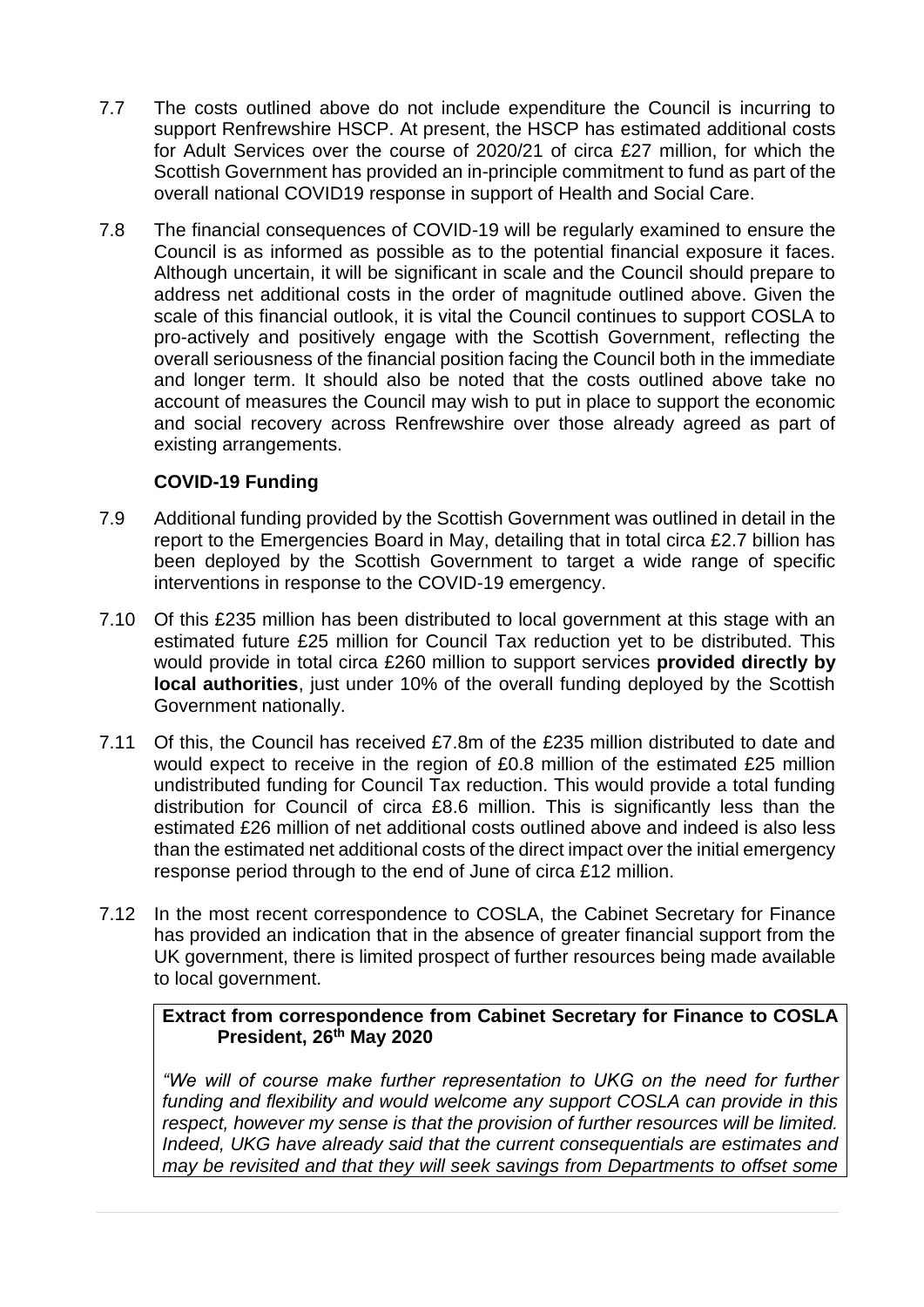*of the costs of the COVID response, which could result in negative consequentials for the Scottish Government.* 

*I am of course willing to work with you going forward on how we can address any further funding pressures, this includes any costs associated with the strategic framework for the reopening of schools and early learning and childcare provision that has been developed jointly with the Scottish Government and local government. However, if there is not further funding made available to the Scottish Government from the UK Government, it will be extremely challenging to offer further funding to local government."*

- 7.13 Engagement will continue between COSLA and the Scottish Government in relation to further funding support for local government in response to not just the immediate emergency and the consequential impact on local authority finances, but also the anticipated additional demands that are expected to be placed on council services to support local communities and businesses through the coming weeks and months.
- 7.14 There remains the potential that the UK Government, similar to the already announced position from the Scottish Government, will over the course of the summer move towards announcing a mid-year revision to national budgets for 2020/21. Such revisions may be significant and will take into account:-
	- the consequential costs of the rapid and unprecedented scale of financial measures that have been taken in the short term by both the UK and Scottish Governments since the onset of COVID-19 to manage the public health response, support communities, support businesses and protect jobs and support the economy to be in a position to restart as quickly as possible,
	- the significant revisions made to the economic outlooks at both a UK and Scottish level, both in terms of the unprecedented short-term economic impact and the risks that the recovery may not be as immediate and may take longer than first envisaged with risk of longer term economic damage and scarring.
- 7.15 There remains the risk that revision to UK national level financial plans will not be restricted to merely financially accommodating, through for example additional unplanned borrowing, all of the significant spending that has been committed to by both Governments. There is the potential prospect that a revision process will involve a degree of re-prioritisation of spending as part of adjusting the 2020/21 budget and wider medium-term financial plans. In such a scenario there is a risk that this will ultimately filter down and directly impact local government funding in Scotland for 2020/21 and in addition impact, possibly materially, on the Council's medium-term financial outlook.
- 7.16 In the immediate financial context of the council, where
	- the significant financial gap between the estimated costs of COVID19 for the Council in 2020/21 as set against the funding distributed to date by the Scottish Government,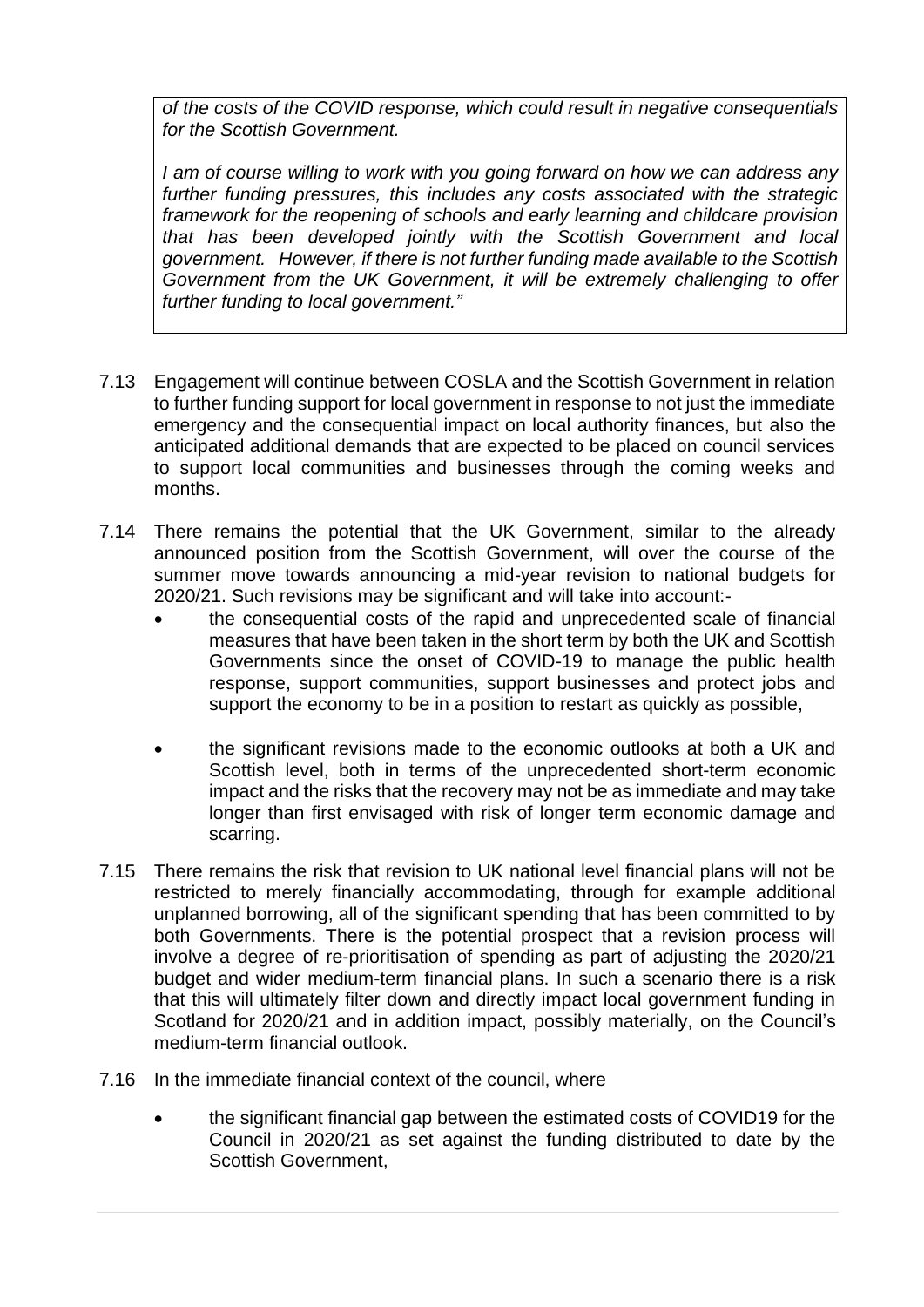- the indication by the Cabinet Secretary for Finance that there may be limited scope for further funding for local government in Scotland beyond that already provided to date, and
- the uncertain and potentially developing UK national financial position,

there is a need for the Council to begin to pro-actively progress developing a revised and responsive financial strategy. The potential scale of the financial impact that the Council may be required to manage is such that that fully deploying all the existing £6.5 million of unallocated reserves set aside by the Council for emergency events will not be sufficient to address the 2020/21 challenge. This will be a complex process, with limited clarity and much uncertainty linked to both future costs and funding over the course of 2020/21 and it is therefore critical the Council seeks to pro-actively secure a flexible financial strategy to secure immediate financial stability. This is likely to result in both short term choices and reprioritisation for the Council as well as medium to longer term financial implications.

7.17 In this context, it was agreed with the Emergencies Board that the Corporate Management Team will begin to progress detailed preparatory work now and over the course of the summer to develop a range of key responses and options that will support the Council's considerations for revisions to the planned budget for the remainder of 2020/21 and actions that will support a reframed medium term financial outlook. In this respect a report is anticipated to be brought back to the September Council meeting for member's consideration.

# **Capital programme**

- 7.18 The Council agreed in March 2020 capital investment plans for housing and general services for the period 2020/21 to 2023/24 which included investment totalling £368 million. In the current financial year, it was planned that spend of £130 million would take place.
- 7.19 The short-term cessation of construction sites and subsequent working restrictions once they re-open as part of the public health response to COVID-19 will impact on the Council's capital plan over 2020/21 and likely the medium term.
- 7.20 The full impact will not be fully understood for some months however it is anticipated there will be significant risk of substantial additional costs arising from live projects as the closedown and subsequent social distancing restrictions drive up costs of operating live construction sites and builds in unavoidable time delays and costs into the completion of projects.
- 7.21 A significant pro-active engagement exercise has already been commenced by officers which will seek to engage contractors early to achieve mutually agreeable adjustments to contract arrangements and avoid potentially expensive, disruptive and protracted legal disputes. In addition, the economic impact on the construction sector and supporting supply chains is anticipated to be significant and it is anticipated there will be increased risks of cost growth over the short to medium term from additional construction inflation which was not previously expected pre-COVID-19, along with significantly heightened risk of contractor failures as firms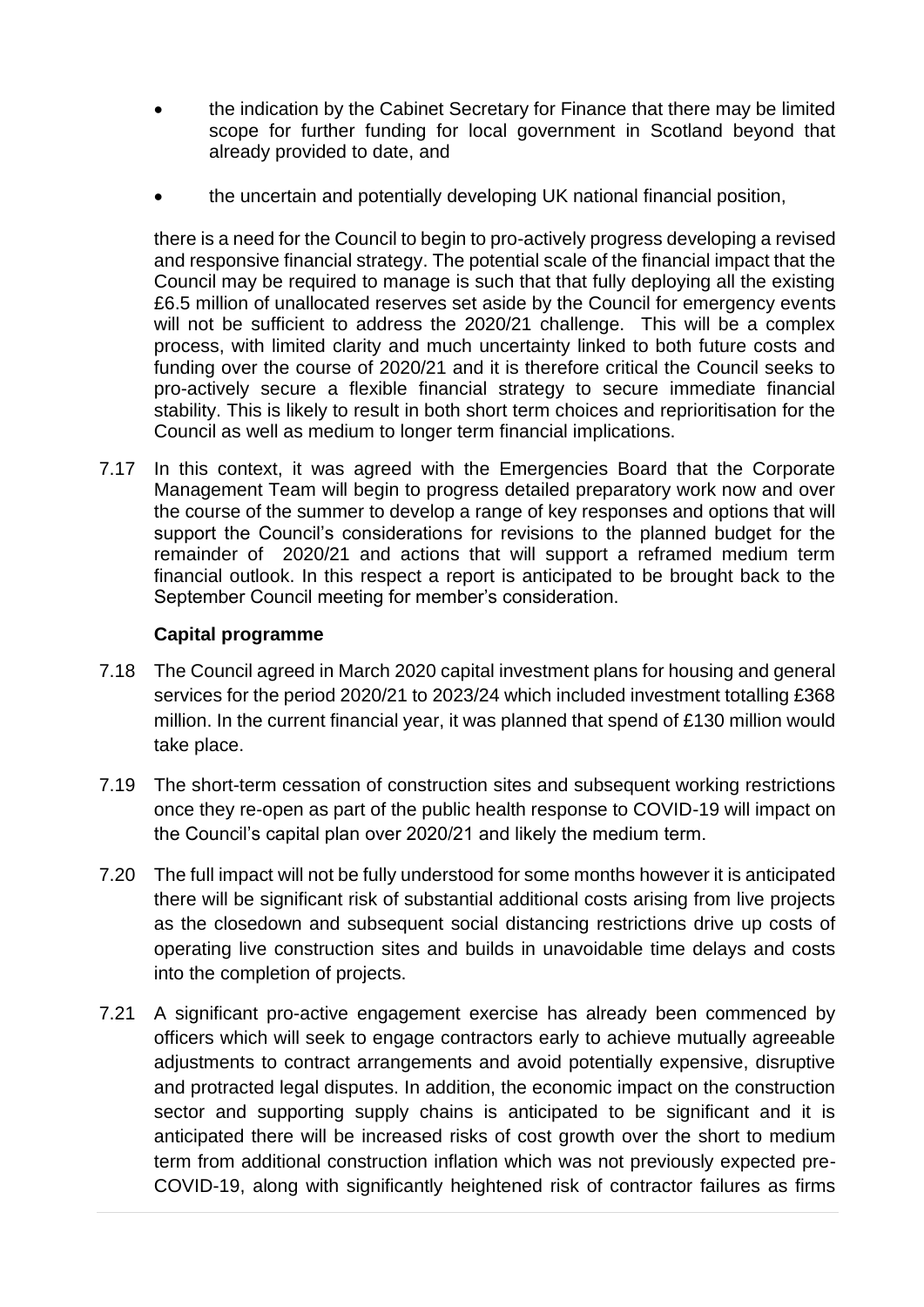grapple with sustainably managing their way through the impact of COVID-19. This is expected to both delay the timing of planned procurement exercises as well as potentially result in higher costs than would have been expected pre-COVID-19.

7.22 Developing a more complete understanding of such issues and risks is likely to take some time to achieve and at which point considerable ongoing uncertainty would be expected to remain over the medium term. However, the risks to the deliverability of the agreed capital plan within the financial envelope set prior to COVID-19 would appear to be escalating, bringing into question the ability of the Council to deliver its infrastructure and housing investment plans and priorities as was envisaged prior to the COVID-19 pandemic. It is therefore likely, that as part of a revised financial strategy, the Council will be required to fundamentally re-assess both the affordability envelope of its capital investment plans as well as the deliverability of it over previously planned timescales. It would appear at this stage, there is a significant risk that there will be a requirement for the Council to re-consider, reprioritise and re-shape the scale and timing of the capital investment plan that is currently approved.

# **8 Community Impact**

- 8.1 Similar to the financial impact, the wider socioeconomic impacts on local residents, communities and businesses, will develop over time. It is critical that the Council works with partners to monitor and analyse all information available on the impact of COVID-19 and considers what actions can be taken collectively to support those affected.
- 8.2 As set out in section 3 of this report, data on positive cases and in relation to deaths from COVID-19 is published at a local authority area by National Record Scotland on a weekly basis. Data on testing activity will also be published from mid-June. It is very important that we look beyond the published statistics, recognising that bereaved families and friends are processing their grief in very difficult circumstances, or are coping with illness arising from COVID-19.
- 8.3 Emerging data at a national level indicates that COVID-19 is impacting communities in very different ways and most importantly not in an even manner. For example, data has shown that people living in the most deprived areas of Scotland are 2.1 times more likely to die with COVID-19 than those living in the least deprived areas. Officers have been working with analysts in partner organisations to try to look at COVID death rates and the link to deprivation across Renfrewshire's communities. Whilst the publication of detailed information at a local level is not possible due to data sharing agreements, broad analysis at an intermediate zone level shows the death rate due to COVID-19 across Renfrewshire to be significantly impacted by the location of care homes, with the rate for Renfrewshire rural and village areas raised as a result. Analysis also shows that the least deprived areas of Renfrewshire have the fewest deaths from COVID-19.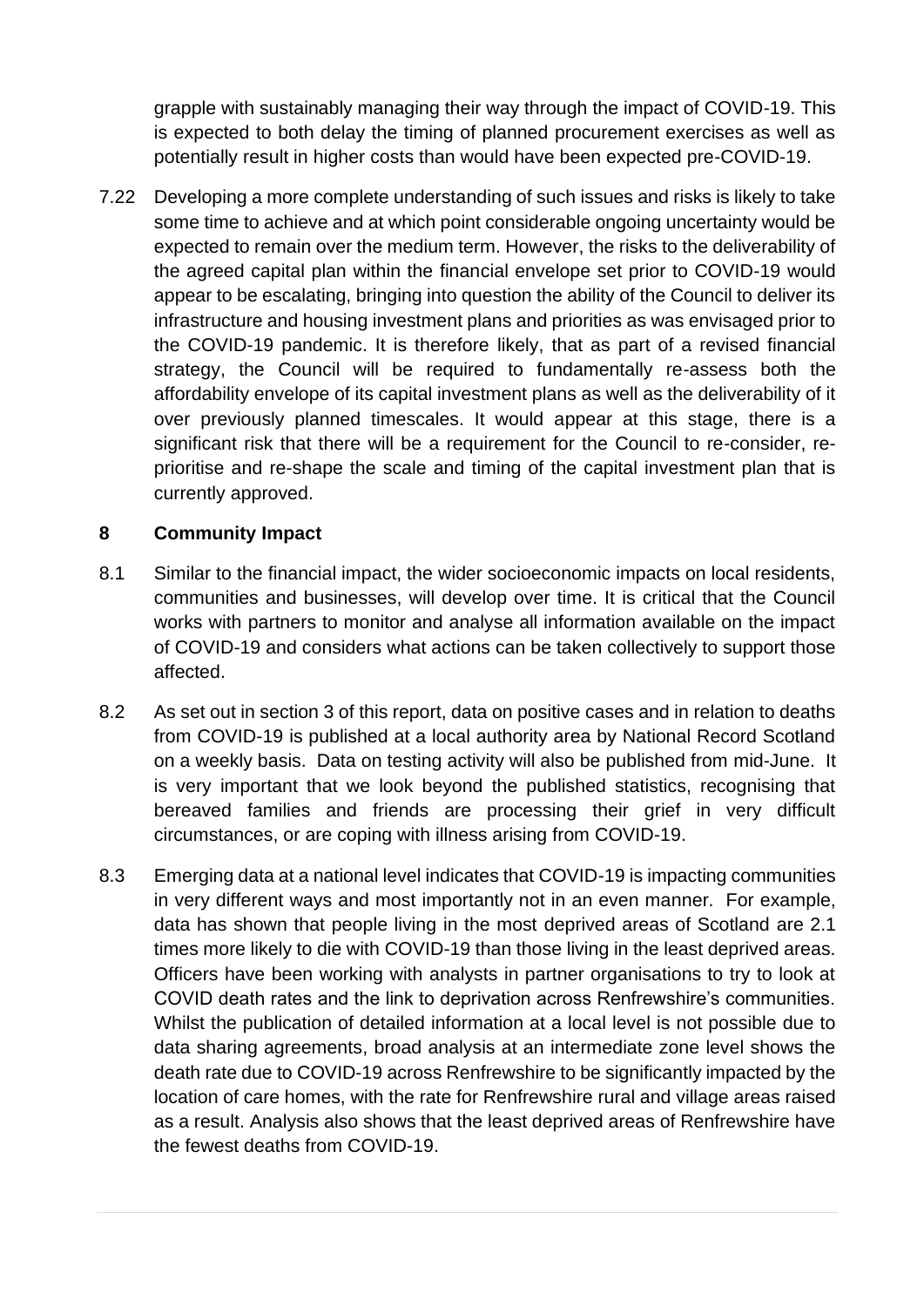- 8.4 Whilst comparison of death rates at a very local level is not possible, it is possible to analyse death rates in Renfrewshire against quintiles within the Scottish Index of Multiple Deprivation. A quintile splits the data into five at a national level, so SIMD quintile 1 has the areas in Renfrewshire that are in the most deprived 20% in Scotland. Analysis at a Renfrewshire level shows that those living in SIMD quintile 3 (average deprivation) experienced the highest rate of COVID-19 related deaths, while those living in SIMD quintile 5 (least deprived) experienced the lowest.
- 8.5 This represents part of a bigger picture and analysis of Scottish non COVID-19 deaths clearly shows a disproportionate number of deaths in the most deprived communities in Scotland during the period of the pandemic to date. Analysis has shown this to be the case for Renfrewshire too, with double the non COVID-19 death rate in the most deprived areas compared to the least deprived areas in Renfrewshire. Health indicators are a component of the SIMD and the link between deprivation and poor health outcomes is well known.
- 8.6 However, while SIMD analysis provides one helpful way of understanding the characteristics of our communities, we know that deprived people don't always live in deprived communities and there will be people and families struggling across all areas of Renfrewshire. Recognising this, our recovery response must consider a mixture of locality-focused and Renfrewshire-wide approaches.
- 8.7 Across Scotland and the UK, research, analysis and commentary has also been published relating to the factors impacting death rate – deprivation sits alongside age, gender, ethnicity and even occupation as contributory factors for an individual's survival chances.
- 8.8 With our most deprived areas experiencing an increased death rate, this inequality impacts disproportionately on the communities least equipped deal with the socioeconomic impact of death in terms of resources. In addition, those already experiencing physical and mental ill health are likely to find their conditions more difficult to cope with whilst trying to grieve through the constraints and anxieties of lockdown. Children and young people, already with routines disrupted and isolated from their grandparents and their friendship groups may find their sense of loss compounded and their natural anxieties heightened following the loss of a loved one. The lack of usual mourning rituals, including physically supporting family or ability to attend funerals, may impact the grieving process and cause longer-term trauma to bereaved families and friends. When planning recovery, it is important to ensure this area is adequately considered and that the Council works closely with partners and third sector providers to ensure families are given the support and care needed.

# **Economic Impact**

8.9 As the lockdown is beginning to ease in Scotland and the immediate impact of the virus, in terms of health, seems to be suppressed within the community, increasing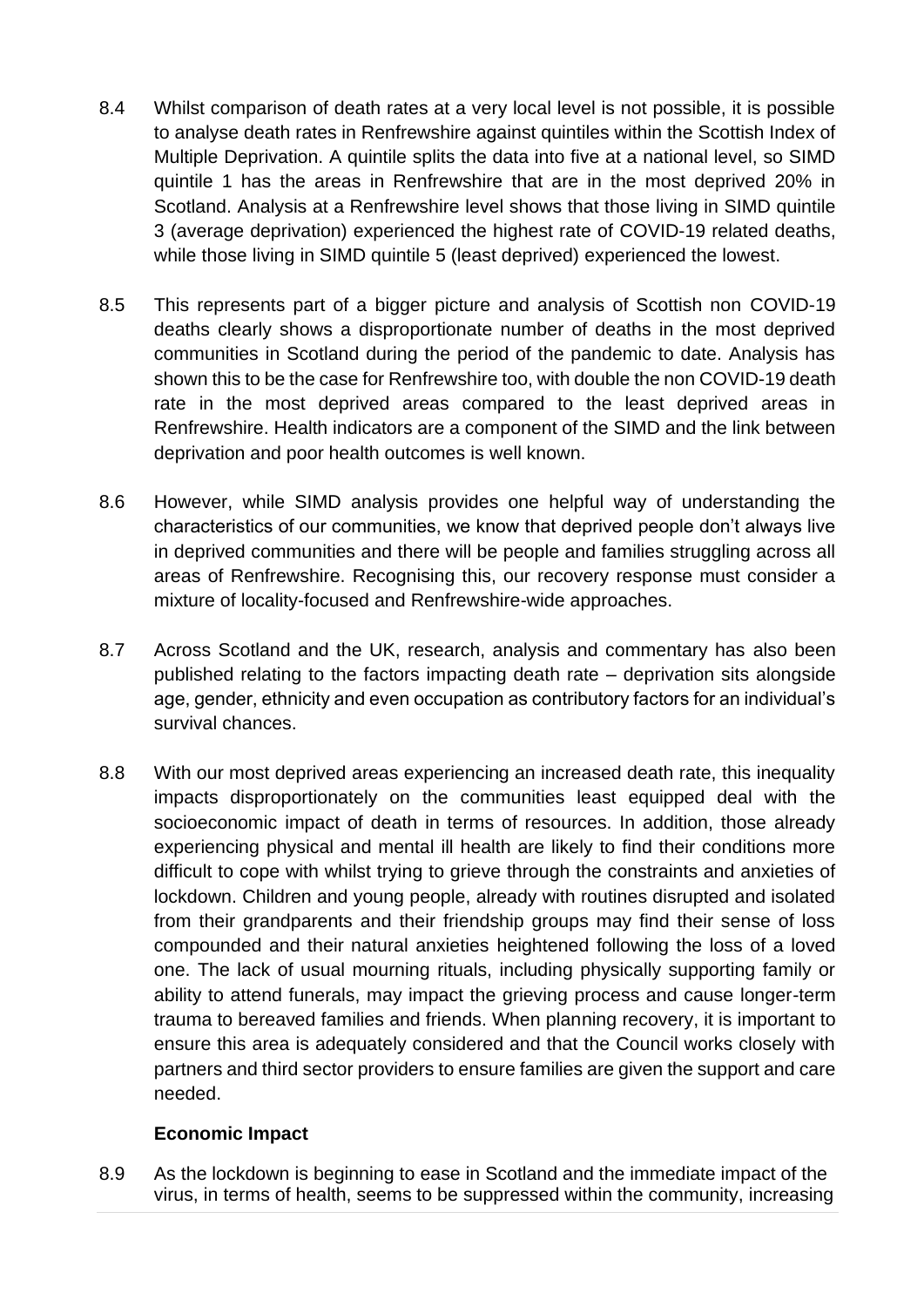focus is being placed on understanding and mitigating the ongoing impact of the virus and the necessary lockdown restrictions on the economy.

- 8.10 Before the COVID-19 pandemic began NOMIS data based on December 2019 data returns showed that the Renfrewshire economy included:
	- 93,000 economically active residents; including about 4,000 unemployed
	- Gross weekly full-time average earnings of approx. £625 per person
	- 4,600 private businesses
	- GVA of approx. £3.4 billion
- 8.11 The largest sectors of the Renfrewshire economy by number of employees are listed below. Between them these 6 sectors account for about 2 out of every 3 jobs in the area:
	- Manufacturing
	- Retail
	- Transport / logistics
	- Hospitality
	- Public Health
	- Public Administration
- 8.12 Various pieces of analysis have been undertaken, mainly at a national level, to try to predict the impact on the economy from the current pandemic.
- 8.13 KPMG have provided an analysis of GVA impact at local authority level across the UK. For Renfrewshire they estimate that GVA could fall by almost 12% in 2020. This compares to a Scottish average of 10% in the same study. In their analysis only 4 Local Authorities are predicted to fall further than Renfrewshire – these are South Ayrshire, Angus, Aberdeenshire and Aberdeen City. However, the same study also predicts a significant "V-shaped" recovery with GVA bouncing back in 2021 to grow by just over 13% in Renfrewshire. Only Aberdeen City and Aberdeenshire have higher predicted levels of growth for 2021.
- 8.14 Glasgow City Region's Intelligence Hub has also done some analysis of possible impacts. This analysis has been undertaken at the city-region level as they are currently unable to disaggregate the analysis to individual local authorities. They have examined various scenarios for where the regional economy could end up in 2020 post COVID-19 and believe the number of jobs lost could be between 60,000 and 100,000 across the City Region. The highest predicted level would equate to about 1 in every 8 jobs in Glasgow City Region being lost. They have highlighted sectors at particular risk as including retail, arts & entertainment, hospitality and construction.
- 8.15 Officers are at an early stage of preparing an Economic Recovery Plan for Renfrewshire. Initial discussions have been held with the Renfrewshire Economic Leadership Panel (made up of local businesses and public agencies) and currently a survey is being undertaken with up to 10% of businesses to better understand the impact of the COVID-19 restrictions on the local economy and also how support could be provided via the Council and its partner agencies to these companies during the recovery phase.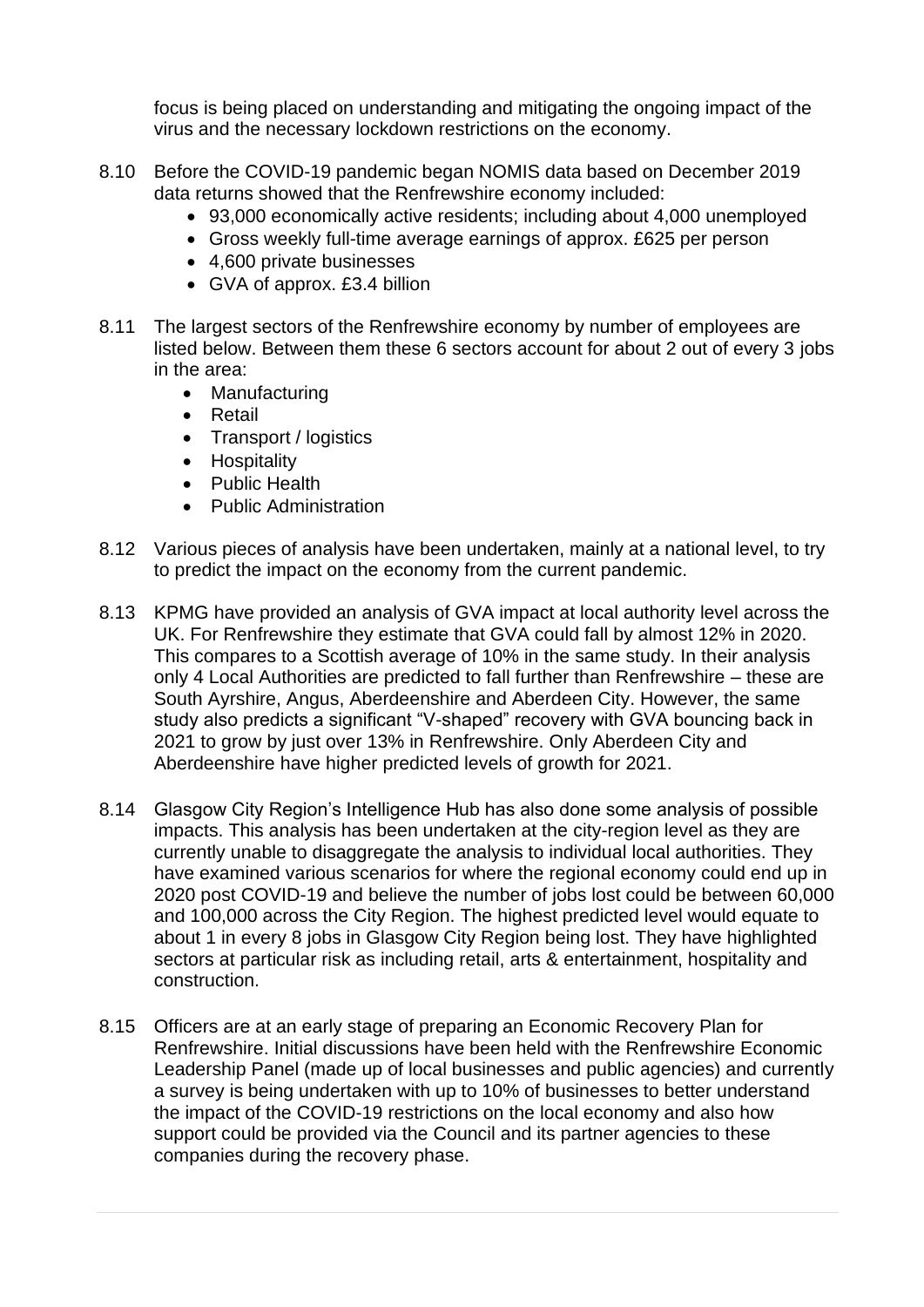8.16 Within Renfrewshire the initial data coming through on the impact of the lockdown on unemployment is of concern. Emerging data suggests a rapid and prolonged increase in unemployment which will affect local communities differently depending on the nature of the local labour market as sectors will experience different outcomes.

|                                              | Claimant<br>numbers | Of which<br>male | Of which<br>female | Aged 18-24 | Aged 25-49 | Aged 50+ |
|----------------------------------------------|---------------------|------------------|--------------------|------------|------------|----------|
| <b>March 2020</b>                            | 4015                | 2655             | 1360               | 745        | 2250       | 1000     |
| April 2020                                   | 6675                | 4390             | 2290               | 1130       | 3845       | 1670     |
| difference                                   | $+66%$              | $+65%$           | $+68%$             | $+52%$     | $+71%$     | $+67%$   |
| May 2020                                     | 7565                | 4940             | 2625               | 1365       | 4305       | 1860     |
| <i><u><b>Increase</b></u></i><br>since April | $+13%$              | $+12%$           | $+15%$             | $+21%$     | 12%        | 11%      |
| <i><u><b>Increase</b></u></i><br>since March | +88%                | $+86%$           | $+93%$             | $+83%$     | $+91%$     | $+86%$   |

8.17 The latest NOMIS unemployment statistics were released on 16 June 2020 and included figures for May 2020.

- 8.18 The Claimant numbers for Renfrewshire (reflecting those claiming benefit due to unemployment) rose by an additional 890 over the month of May, a 13% increase on the April figures. The overall change since the COVID-19 lockdown in March shows an increase of 3,550 or 88%.
- 8.19 The Council is yet to see figures that reflect the full force of the economic impact of the pandemic. Those who are on furlough are classed as being 'in employment but temporarily away from work', so their pre COVID-19 labour market status has essentially been frozen.
- 8.20 As the unwinding of the furlough scheme takes place over the next 6 months –and firms make decisions about future workforce needs– employment relationships may change and at that point larger increases in unemployment claimants are currently expected.
- 8.21 Another indication of the economic pressures facing the community comes from the Universal Credit caseload figures provided by the DWP which also increased significantly between March and April this year with provisional figures showing a 49% increase, moving from just over 8000 cases to just under 12,000 cases. This was the single biggest monthly increase in these figures since Universal Credit went live in Renfrewshire in September 2018. While Universal Credit can be paid to working families in the form of income support or housing benefits, at the same time, between March and April the Council's Housing benefit caseload remained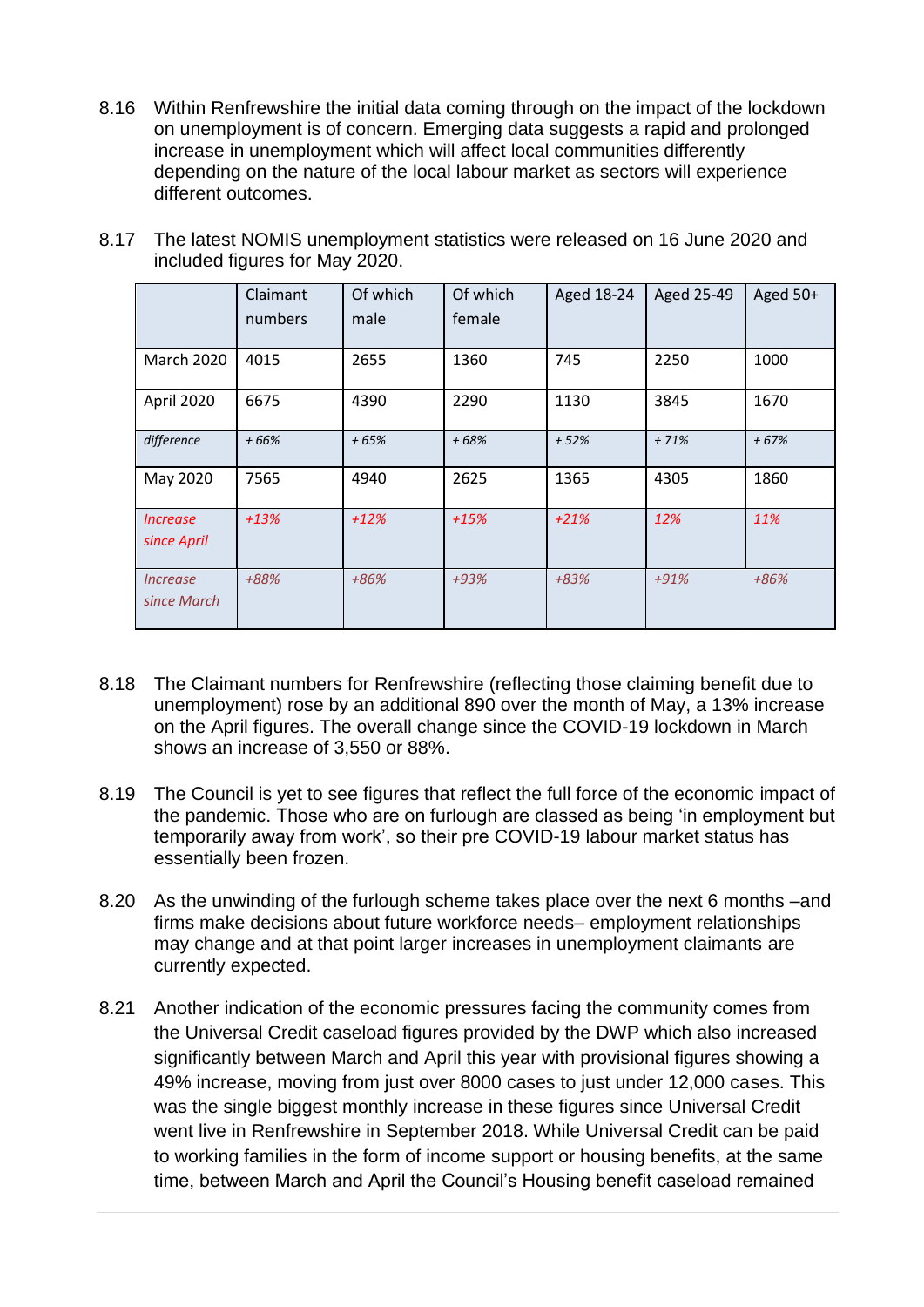relatively unchanged with only a marginal decrease of about 2%. This indicates that these working age customers are likely to be new claimants and not those in the process of switching from Housing Benefit (legacy benefit) to Universal Credit.

- 8.22 Increasing numbers of Universal Credit applications are also predicted for May and June 2020 based on a pattern of increased awards for Council Tax Reduction. Council Tax Reduction provides support for Council Tax to customers and applications are made directly to the Council, often supplementing Universal Credit applications. Normally Council Tax Reduction caseload is relatively static however it has grown by 7.5% since the start of April and significant numbers of applications are continuing to be received.
- 8.23 Early indications are that so far, the changes in the labour market brought about by COVID-19 have had the biggest immediate impact on those on the lowest incomes and in the most precarious, least secure jobs – temporary jobs and those on zero hours contracts. It is also expected that those becoming unemployed or displaced in the labour market as furlough comes to an end are in jobs likely to disproportionately impact on young people, women, those with disabilities and minority groups.

# **9 Moving Forward**

- 9.1 During COVID-19, Renfrewshire Council, alongside the wider public sector, has been focused on ensuring that essential services and support are provided across Renfrewshire's communities. There is an ongoing need to respond to the crisis and to deliver on new requirements at pace and scale, whilst looking to the future as we restart, recover and renew our approach at a local level.
- 9.2 As set out in both Renfrewshire's Community Plan and our Council Plan, we want to work together to create a thriving and connected Renfrewshire, where there are opportunities for all. The outcomes that the Council is working to achieve, remain the right outcomes to focus on in partnership, however the context in which the Council is working has changed significantly due to the COVID 19 pandemic.
- 9.3 Local recovery planning arrangements are now being progressed for Renfrewshire, which will be taken forward jointly with residents, communities, partners and businesses. This will focus on:
	- **i**ncrementally restarting service provision in line with national guidance
	- rebuilding levels of service capacity, confidence and resilience and supporting reconnection with communities and residents.
	- reimagining / building better and resetting Renfrewshire's ambition and vision for the future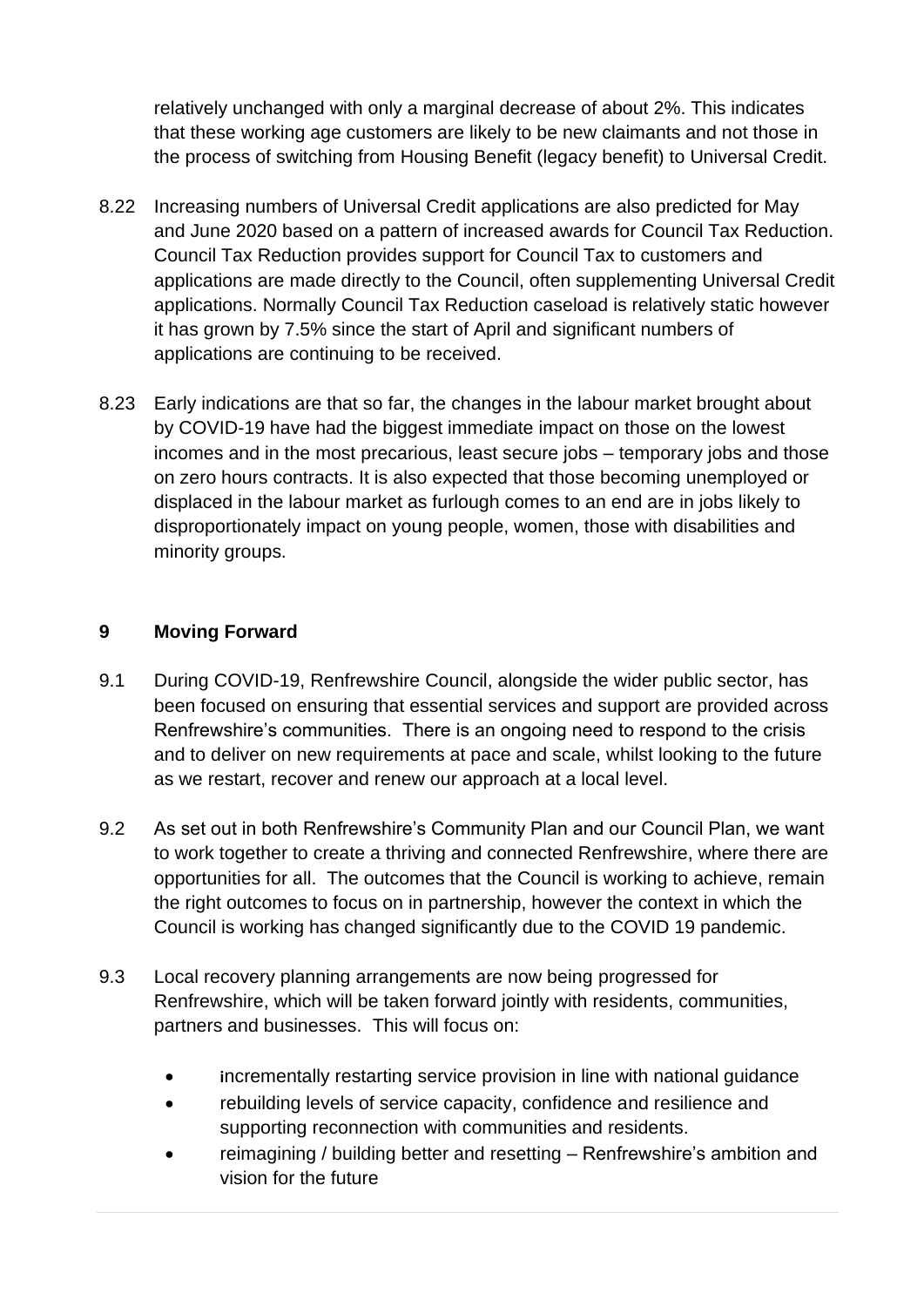9.4 These plans will be developed on an interim basis, recognising that the impact of the pandemic is likely to be deeply felt over the medium to long term, and there will be a requirement for Council services to continue to operate flexibly to meet the changing needs and behaviours of local communities, potentially providing new services or adapting others to reflect emerging Scottish Government guidance and considering the resources available at each stage. Our organisation will need to remain resilient and be able to respond to a potential cycle of lifting and easing of lockdown measures in order to support the suppression of the virus.

**\_\_\_\_\_\_\_\_\_\_\_\_\_\_\_\_\_\_\_\_\_\_\_\_\_\_\_\_\_\_\_\_\_\_\_\_\_\_\_\_\_\_\_\_\_\_\_\_\_\_\_\_\_\_\_\_\_\_\_\_\_\_\_\_\_\_\_**

#### **Implications of the Report**

- 1. **Financial** although at this stage not fully quantified, the Council will experience a wide range of significant financial pressures arising from the impact of the pandemic on the population as well as the economic and social disruption caused by the associated restrictions being deployed by national governments. Significant financial pressures will emerge in a wide range of forms from loss of income, exceptional service costs, significant increase in demand for services, the need for additional and new interventions, urgent and immediate support arrangements and services from the Council to help individuals, families and businesses across Renfrewshire as well as the Council's workforce. The Scottish Government has provided a range of immediate funding announcements to provide specific support via local authorities to both individuals and businesses as well as a degree of general funding to assist local authorities in managing immediate financial pressures. Engagement will continue between COSLA and the Scottish Government regarding further funding as the period of emergency extends, however notwithstanding, the Council will experience significant financial impact and disruption that will require it to draw heavily on all its financial reserves and which is likely to take some time to recover.
- 2. **HR & Organisational Development** the Council's workforce represents a major part of the local population and as such is being impacted directly by the spread of confirmed cases, but much more significantly by the public health directions for self-isolation given to those displaying symptoms and those with family members displaying symptoms as well as those in the at risk groups instructed to pro-actively implement strict social distancing arrangements. Full support and communication are being provided to all staff members to ensure they remain fully informed of the developing situation and where appropriate and practical, are being supported to work safely at home and or safely return to active work once recovered or free of recommended self-isolation periods. The impact of these factors will increase exponentially over coming days and weeks and therefore the scale of availability across the Council's workforce will come under unprecedented pressures. Working closely with national government, partners and trade unions the Council will by necessity be required to actively manage and redeploy staffing resources to meet the most critical services over this exception emergency period.

#### 3. **Community/Council Planning –**

Covid-19 will impact on the operations of Council partners and on services to the community. This paper highlights the work being undertaken to mitigate this impact as far as possible and maintain essential services for the safety and wellbeing of the community.

4. **Legal** – The report sets out the changes to the Council's governance arrangements in response to the Covid-19 emergency and provides details of the key pieces of UK and Scottish legislation enacted during the emergency"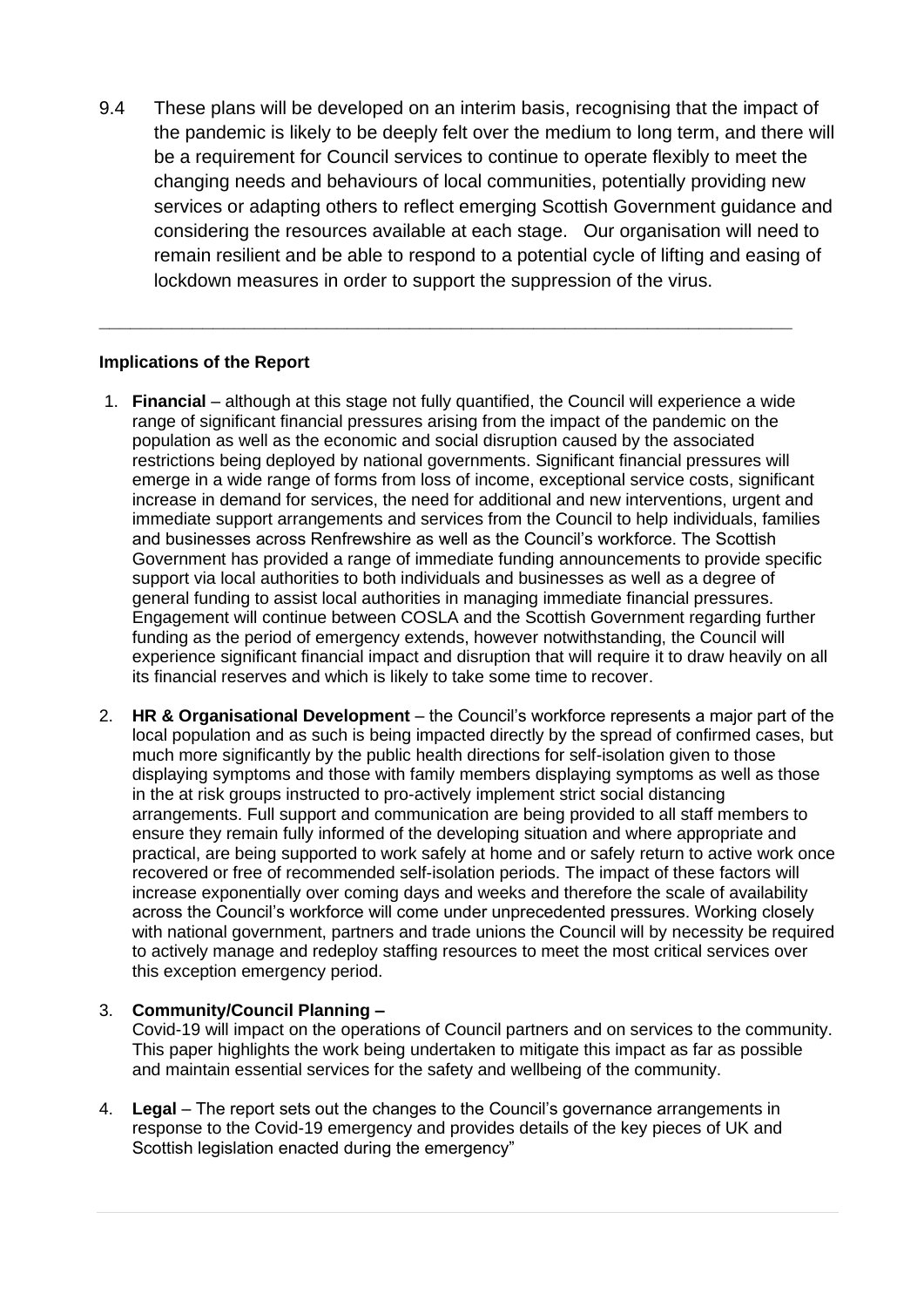- 5. **Property/Assets** As outlined in the paper, the majority of Council facilities have remained close to comply with the initial lockdown guidance. As facilities start to open in line with the Scottish Government Routemap, adjustment may have to be made to physical spaces to allow for physical distancing and to comply with relevant guidance. This will also apply to outdoor assets.
- 6. **Information Technology** ICT are working to ensure staff have the capability to work from home wherever possible to reduce social contact in line with government and health guidance

#### 7. **Equality & Human Rights**

- (a) The Recommendations contained within this report have been assessed in relation to their impact on equalities and human rights. No negative impacts on equality groups or potential for infringement of individuals' human rights have been identified arising from the recommendations contained in the report.
- (b) As outlined in the report itself, the Council will need to continue to monitor the impact of COVID-19 and the disproportionate impacts it may have on certain communities or groups of people across Renfrewshire, including in relation to poverty, ethnicity, gender and disability amongst other protected characteristics.
- 8. **Health & Safety** Advice and guidance is being given to protect the health and safety of employees and service users when carrying out priority services for the Council in line with government and health guidance
- 9. **Procurement** The ongoing pandemic has and will continue to have a significant impact on existing contractual obligations and on the procurement of future goods and services required by the Council.
- 10. **Risk** Due to the severity of the global pandemic and Covid-19, there is a risk to the delivery of the services with staff levels being reduced. This is being closely monitored by the Emergency Management Team. Business Continuity Plans have been reviewed and the risk has been added to the Corporate Risk Register.
- 11. **Privacy Impact** None*.*
- 12*.* **COSLA Policy Position** COSLA Leaders have continued to meet very fortnight during the crisis and there has been ongoing dialogue in relation to emerging issues, with specific work being undertaken in relation to the significant financial constraints facing local authorities and education recovery amongst others.
- 13*.* **Climate Risk** The pandemic has led to fairly significant changes to behaviours in terms of the mode and level of transport use and there are a range of emerging opportunities to promote active travel going forward. The Council has committed to work towards having net zero carbon emission by 2020, and the impact of COVID 19 will require to be reflected in future climate planning arrangements.

\_\_\_\_\_\_\_\_\_\_\_\_ \_\_\_\_\_\_\_\_\_\_\_\_\_\_\_\_\_\_\_\_\_\_\_\_\_\_\_\_\_\_\_\_\_\_\_\_\_\_\_\_\_\_\_\_\_

**List of Background Papers** None **\_\_\_\_\_\_\_\_\_\_\_\_\_\_\_\_\_\_\_\_\_\_\_\_\_\_\_\_\_\_\_\_\_\_\_\_\_\_\_\_\_\_\_\_\_\_\_\_\_\_\_\_\_\_\_\_\_\_\_\_\_\_\_\_\_\_\_**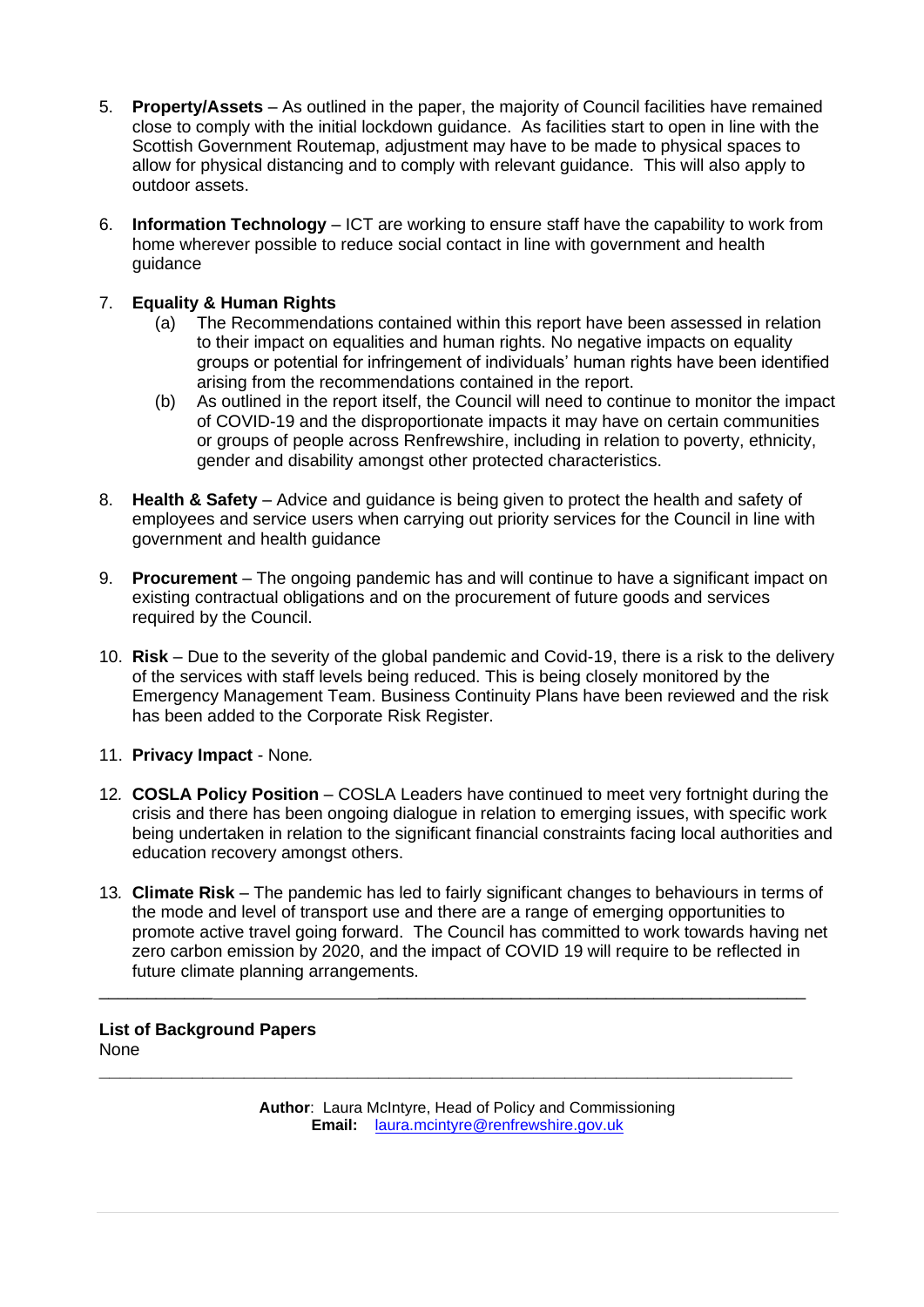# **Appendix 1 – Reports approved by the Chief Executive under delegated authority**

| <b>Report Title</b>                                                              |                                                                                                                                                                                                                                                                                                                                                                                                                                                                                                                                                                                                                                                                                                                                                                                                                                                                                                                                                                                                                                                                                                                                                                             |  |  |  |
|----------------------------------------------------------------------------------|-----------------------------------------------------------------------------------------------------------------------------------------------------------------------------------------------------------------------------------------------------------------------------------------------------------------------------------------------------------------------------------------------------------------------------------------------------------------------------------------------------------------------------------------------------------------------------------------------------------------------------------------------------------------------------------------------------------------------------------------------------------------------------------------------------------------------------------------------------------------------------------------------------------------------------------------------------------------------------------------------------------------------------------------------------------------------------------------------------------------------------------------------------------------------------|--|--|--|
|                                                                                  | <b>Summary</b>                                                                                                                                                                                                                                                                                                                                                                                                                                                                                                                                                                                                                                                                                                                                                                                                                                                                                                                                                                                                                                                                                                                                                              |  |  |  |
| Contract Authorisation Report -<br><b>Access to Counselling Services</b>         | This report relates the provision of counselling services to school children, covering primary from age<br>10 and secondary schools. There is a current contract in place but this expires at the end of June and<br>at this time in particular, children's services are keen to ensure that counselling services available for<br>young people who need them. The report recommended award to Therapeutic Counselling Services<br>Limited, the contract term is 3 years and the maximum value across the full 3 years will be £900,000.00<br>(ex VAT).                                                                                                                                                                                                                                                                                                                                                                                                                                                                                                                                                                                                                     |  |  |  |
| Framework Agreement for Traffic<br>Signals, Planned and Unplanned<br>Maintenance | The report recommended the award of a contract to Dynniq UK Ltd. The contract term is 4 years with a<br>maximum total spend across the 4 years of £800,000 (ex VAT). The service to be provided was<br>classed as an Essential Service. The existing contract was due to expire on 13 May therefore the<br>Chief Executive was asked to use her Delegated Authority to authorise the award of this contract to<br>ensure that there was no break in the provision of maintenance services for traffic signals.                                                                                                                                                                                                                                                                                                                                                                                                                                                                                                                                                                                                                                                              |  |  |  |
| Framework Agreement for the<br>Provision of Connectivity as a<br>Service         | The report recommended the award of a Framework Agreement with a single Service Provider for the<br>provision of digital connectivity to Council sites, meeting the Council's current and potential future<br>connectivity needs as they evolve during the Framework Agreement Period, to Commsworld Limited.<br>The framework period is 15 years with an option to extend for up to a further 5 years and the ceiling<br>spend set for the full 20 year period is £100 million. The report also requested authority to proceed<br>with award of the first 4 call off contracts as follows:<br>1. Wide Area Network Services (WAN) at a value of £12.982 million excluding VAT to replace the<br>existing contract which expires in March 2022;<br>2. Internet Connectivity at a value of £95,008 excluding VAT to replace the existing contract<br>which expires in May 2021;<br>3. Public Space CCTV Connectivity at a value of £906,516 excluding vat to replace the existing<br>contract which expires in May 2021;<br>4. Urban Traffic Control at a value of £1.351 million to replace the connectivity element of the<br>existing contract will expire in March 2021. |  |  |  |
| Award of Funding to Engage<br>Renfrewshire                                       | Funding of £360,610 was allocated to Engage Renfrewshire in its role as third sector interface, in<br>relation to the financial year 2020/21. The report noted that the funding has been agreed annually since<br>2018, with no increase proposed for 2020/21. It is intended that a full review is undertaken to consider<br>all options for the future in terms of all of the Council's funding to support community capacity and<br>empowerment locally.                                                                                                                                                                                                                                                                                                                                                                                                                                                                                                                                                                                                                                                                                                                 |  |  |  |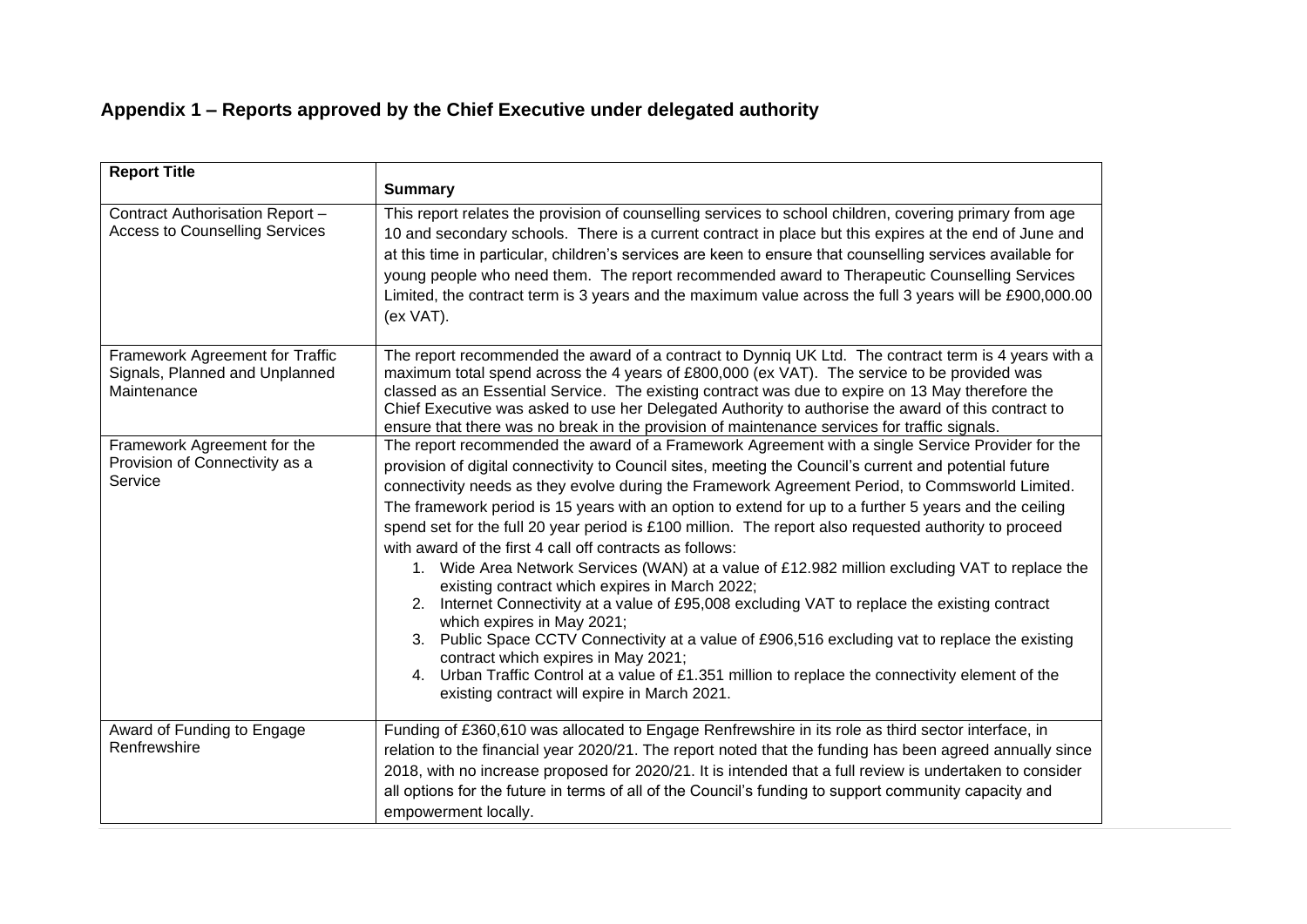| Amendment to Renfrewshire<br>Leisure's Articles of Association                            | It was agreed to amend Renfrewshire Leisure's Articles of Association: to reduce the minimum number<br>of directors appointed to the board from nine to eight; to introduce a notice period of three months for<br>directors resigning from the board and; to amend the wording for the appointment of independent<br>directors.<br>The report noted that as a result of the resignation of one of the Directors and duue to the current<br>Covid19 pandemic, the appointment process, which is being supported by a professional recruitment<br>agency, remains live to find appropriate candidates with the skills to take the organisation forward.<br>However, the requirement, as set out in 3 section 7.3 of the Articles, for independent directors to be<br>from the Renfrewshire area is proving challenging and is limiting potential candidates with significant<br>experience in the sector from being appointed to the board |
|-------------------------------------------------------------------------------------------|-------------------------------------------------------------------------------------------------------------------------------------------------------------------------------------------------------------------------------------------------------------------------------------------------------------------------------------------------------------------------------------------------------------------------------------------------------------------------------------------------------------------------------------------------------------------------------------------------------------------------------------------------------------------------------------------------------------------------------------------------------------------------------------------------------------------------------------------------------------------------------------------------------------------------------------------|
| Houston Shopping Centre - Request<br>for Landlord's Consent                               | It was agreed that the request for landlord's consent from Pars Properties Ltd to build two new retail<br>units within the leased area and to extend and amalgamate three existing units into one, all in<br>accordance with clause sixth (f) of the Lease, be approved. The Council will benefit from a rent review<br>upon the occupation of each completed unit, authority was granted to the Head of Property and the<br>Head of Corporate Governance to conclude the lease amendment to record the grant of landlord's<br>consent and alterations to the rent review clause on the terms and conditions contained in the report.                                                                                                                                                                                                                                                                                                     |
| Paisley (TH/CARS2): Extension of<br>the Project and Grant Award<br>for 20 New St, Paisley | Approval was granted to award a third-party TH/CARS2 grant, subject to approval by the funders NLHF<br>and HES, for a building repair project at 20 New Street, Paisley. In order to maintain momentum with<br>the grant process and to enable the grant applicant to make the necessary preparations to ensure that<br>the building repair works are ready to be implemented when the current lockdown is lifted, it was<br>necessary to approve the award of grant now rather than delaying the process. This report also noted<br>the extension of the TH/CARS2 programme to December 2022, approved in principle by both NLHF<br>and Historic Environment Scotland.                                                                                                                                                                                                                                                                   |
| HEEBS Funding 2020/21                                                                     | It was noted that the Council had been notified of its allocation of £1,654,486 for qualifying projects as<br>part of the 2020/21 HEEPS:ABS programme and had been invited to submit suitable projects for this<br>allocation. The report seeks authority to submit the application to the Scottish Government for funding<br>in line with this allocation. The Director of Communities, Housing and Planning Services was<br>authorised to submit an application for funding in line with Scottish Government guidance in this<br>regard; and to oversee delivery and operational management of the programme and note that a further<br>report will be submitted confirming the outcome of the HEEPS:ABS application                                                                                                                                                                                                                    |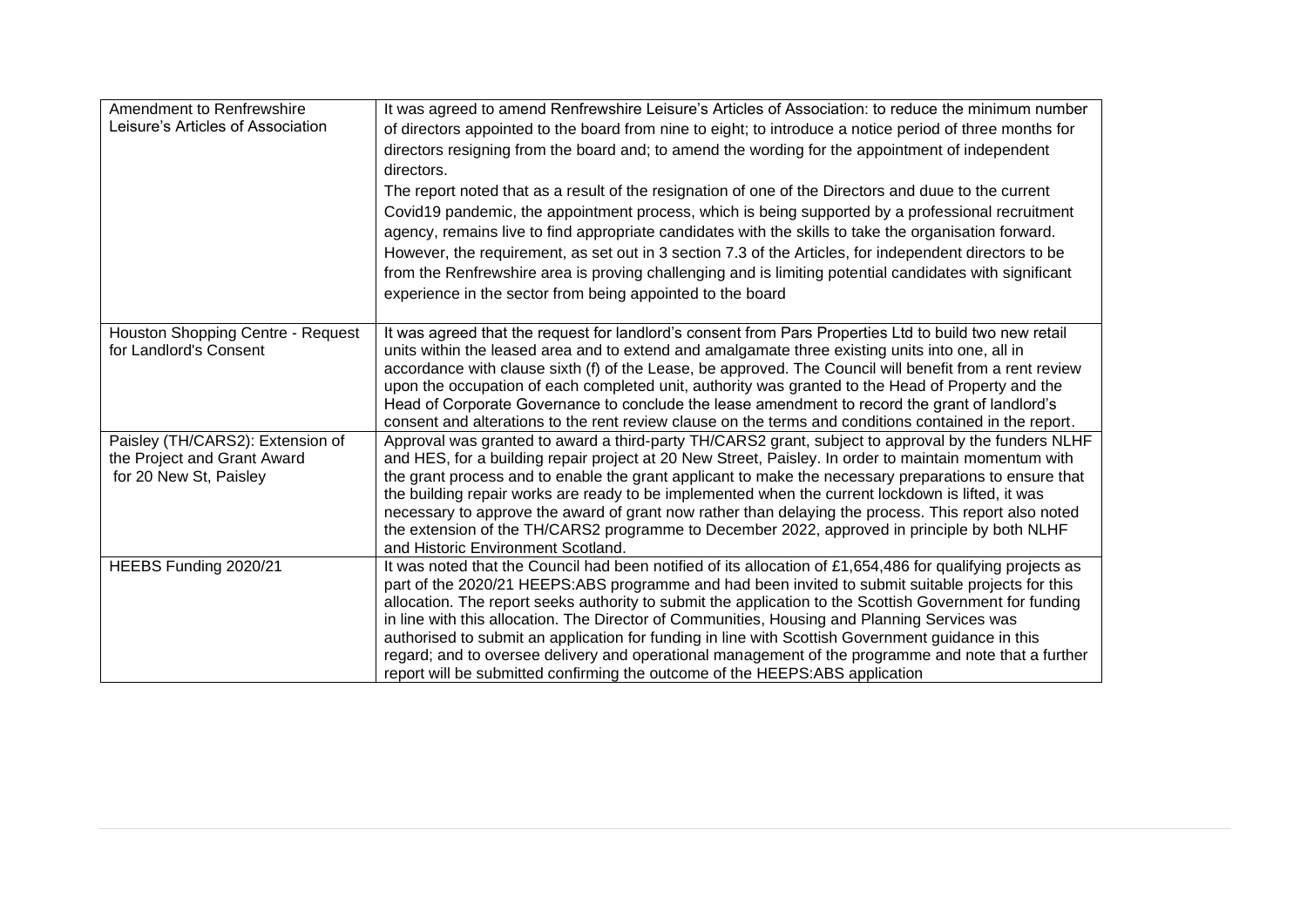# **Appendix 2 : Summary of key policy changes**

1. Since the emergence of the pandemic and the associated lockdown, the Corporate Management Team have been focused on ensuring that essential services and support continue to be provided across Renfrewshire's communities. As has been reported to the Emergencies Board each week, there has been an ongoing requirement to respond to the crisis and to deliver on new requirements at pace, in relation to issues such as, for example, shielding, PPE and testing amongst many others. Key policy changes are summarised in the table below for information:

#### **Community Wellbeing**

- Early in the pandemic crisis the Chief Medical Officer wrote a letter to those people considered to most clinically vulnerable, to advise them to shield and strictly self isolate for a period of 12 weeks. To enable this, local authorities and HSCPs were asked to support local people to access food and medicine, and wider services required. In Renfrewshire over 6000 local people have been asked to shield.
- A Local Assistance Team was put into place to provide this emergency support, with staff making contact with 94% of local people asked to shield and have received over 6800 calls directed through the Council helpline.
- Over recent weeks the focus of the Local Assistance Team has been on conducting welfare calls to all of the vulnerable people being supported to ensure that they are connected with relevant services and support from mainstream services, partners, volunteers and third sector agencies.
- A national helpline was established by the Scottish Government in April 2020, which people could call to access support if they were struggling to access food or medicine, or needed support with getting online or mental health and wellbeing. Almost 1000 calls have been directed through the national helpline to Renfrewshire Council, with emergency support also provided to people in this category, many of whom have not previously had to engage with the Council for support.
- Community groups and third sector organisations mobilised very quickly to assist local people who needed support such as emergency food provision. The Council's Partnerships and Inequalities Team worked with Engage Renfrewshire to form a community food network which ensures that national resources including food and funding are directed to organisations working with vulnerable people across Renfrewshire who are experience the greatest barriers to food access. A range of national funding streams are available for community and third sector organisations across Renfrewshire to access to support the COVID-19 response, as well as the sustainability of their existing organisation. Across the Wellbeing Fund, the Response, Resilience and Recovery Fund, Third Sector Resilience Fund, Supporting Communities/Community Anchor Funds and Communities Wellbeing Small Awards Fund a total of £618,469 has been received by local organisations to date.
- A national campaign called Scotland Cares was launched to encourage people to volunteer to support the pandemic response. Over 50,000 people signed up to volunteer in Scotland, with over 1100 registering in Scotland. At a local level officers worked closely with Engage Renfrewshire to develop our local volunteering response through the Renfrewshire Volunteer Reserve Bank. Local volunteers are at the heart of the neighbourhood hub model which is being developed by Council officers and partners as a mechanism to provide locally based support for communities and individuals.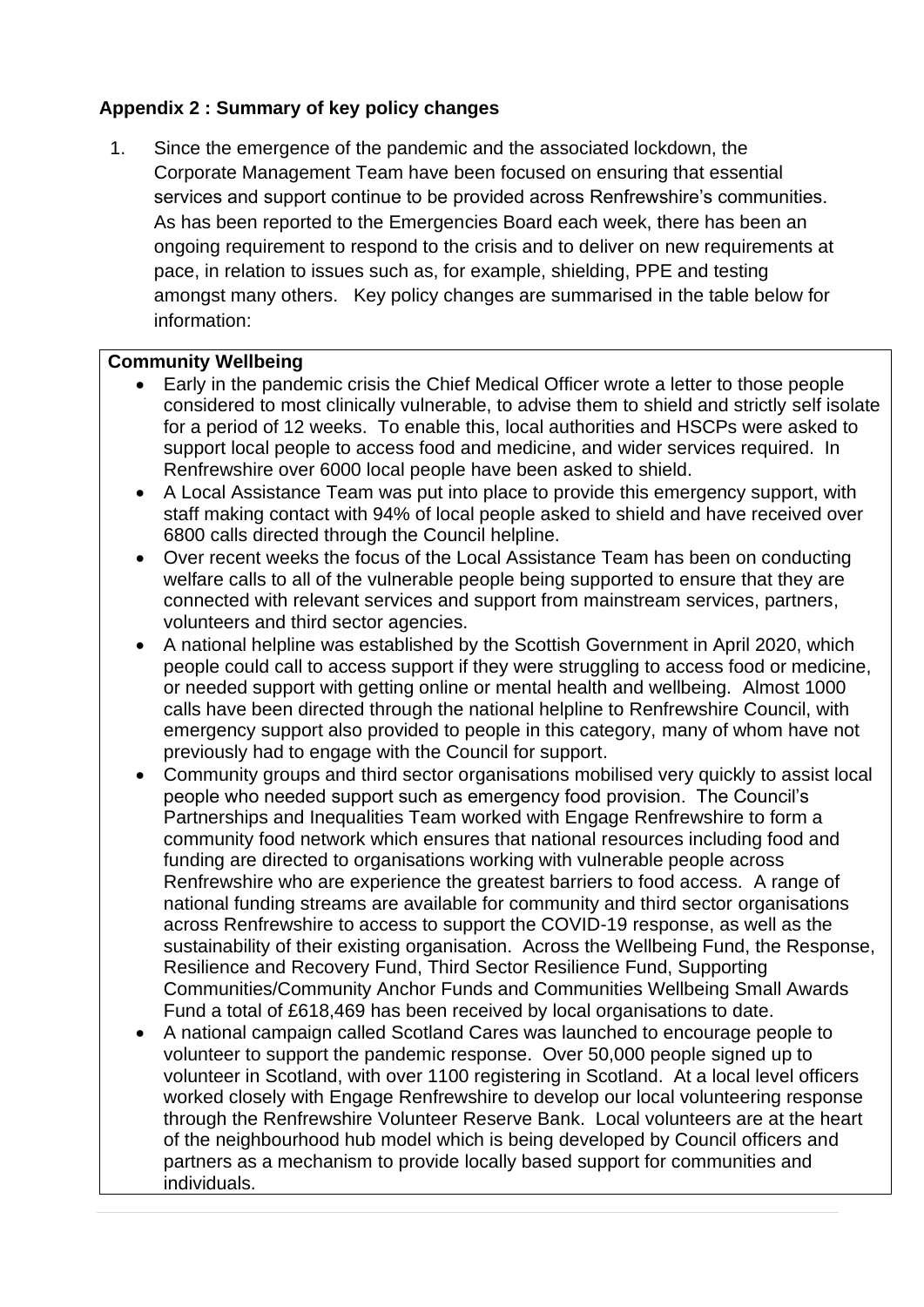The Council has been asked to support the Connecting Scotland programme which will offer an internet connection; training and support; and a laptop or tablet to vulnerable people who are not already online during the response to COVID-19. Eligible digitally excluded people will be identified by local authorities and third sector organisations and offered a device with a mobile internet data package, which will be delivered to their homes. 230 devices will be available in Renfrewshire, and the Council will work with local community and third sector partners to facilitate this programme locally. Volunteers from the neighbourhood hubs will play a key role in supporting this programme locally.

# **Children and Families**

- Linked to the closure of all schools from 20 March, all local authorities were required to establish childcare hubs to support the children of key workers and also some our more vulnerable children and families. 7 hubs were established across primary, secondary and ASN provision which have provided support to in the region of 250-350 children each week.
- Local authorities were required to put in place measures to support children who would no longer receive a free school meal due to school closure. In Renfrewshire a term time payment of £11.25 per week per child has been made via BACS transfer to families impacted.
- Staff from across education and childcare services have supported local children to undertake home learning following the closure of education and childcare facilities on 20 March. Each school has devised local plans and arrangements and have developed processes and 400/500 tablets and chrome books have been allocated to individual pupils and families to support home learning.
- Regulations to allow a limited number (450) of short-term prisoners nearing the end of their time in custody to be released early were laid in Parliament to help tackle the coronavirus (COVID-19) outbreak. The scheme is limited to those sentenced to 18 months or less and who on 4 May have 90 days or less left to serve in custody. 10 prisoners from Renfrewshire were released through this scheme.

# **Testing, PPE and Wider Support**

- The organisation has responded to different developments at a national level in terms of coronavirus testing. Testing arrangements have become an important element of maintaining resilience across the workforce supporting key workers who are displaying symptoms of COVID-19, or live with people who are, to get tested early. If the early testing proves negative, this facilitates an earlier return to work for the employee than would be experienced under self-isolation arrangements without testing. This in turn supports services to maintain higher levels of available staff resource to continue to meet the significant demand for services.
- Initially the testing was available to specific groups of key workers (including health and social care staff), and groups of people within the community experiencing symptoms. Testing is now available to any person aged over 5 who displays any of the key symptoms of coronavirus. Services across the Council continue to be supported by HR&OD to refer eligible employees and their households for testing.
- In May, the Scottish Government published its test, trace isolate and support strategy, which sets out plans to disrupt community transmission of the virus going forward, by testing people at scale in the community who have symptoms consistent with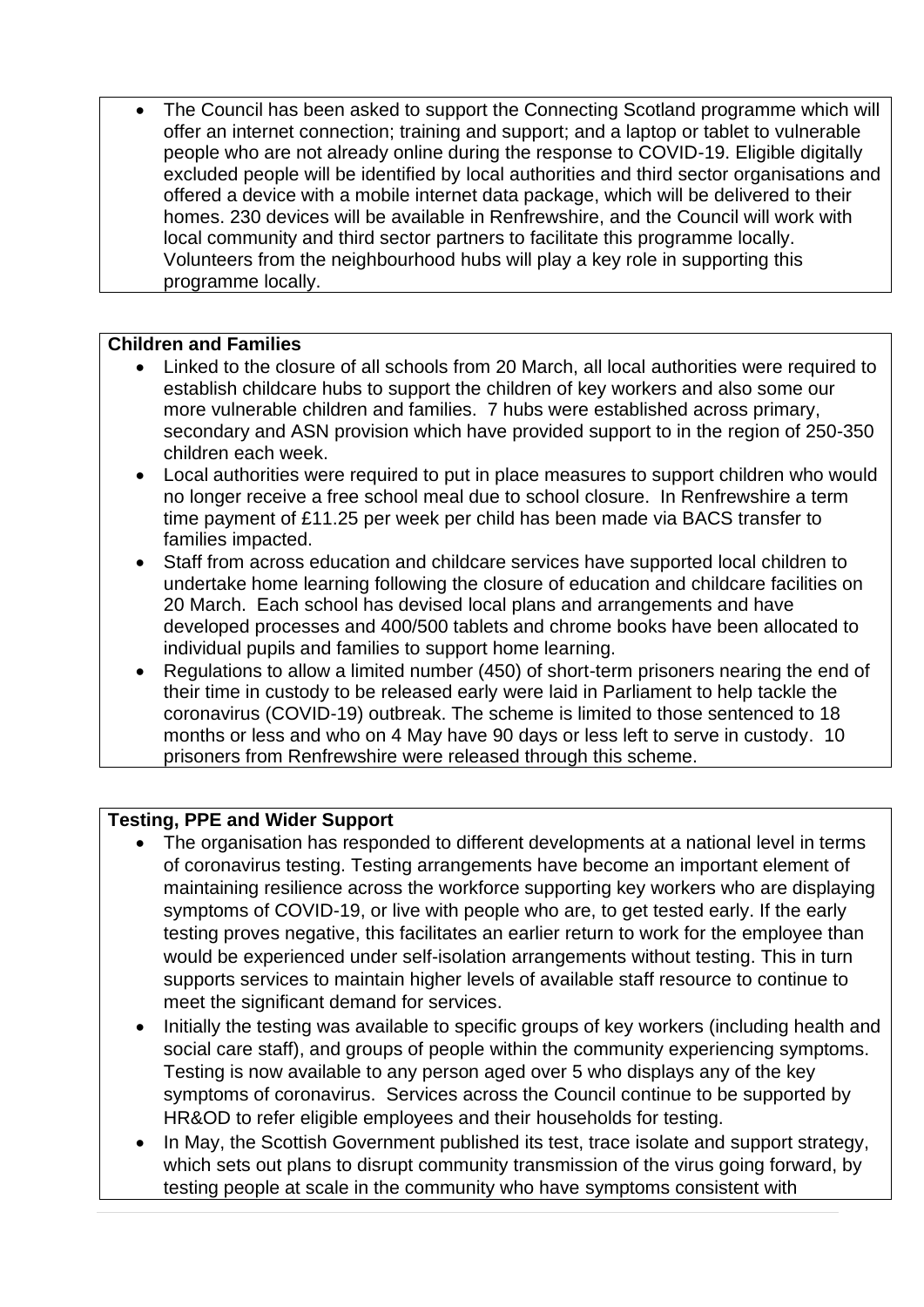Coronavirus. Close contacts of those impacted will be traced and asked and supported where necessary to self isolate. The programme which is formally named Test and Protect, was launched on 28 May 2020, with the Council being required to support people to self isolate by assisting them with emergency access to food, medicine and in extreme circumstance accommodation. Two FTE equivalent Environmental Health Officers have been deployed for a 3 month period to support contact tracing within NHS Greater Glasgow and Clyde.

- Environmental Health Officers have also worked alongside the 5 other local authorities in the Greater Glasgow and Clyde Health Board area to develop a temporary morgue to alleviate pressure on hospital morgues that might be experienced during this time. The facility is based at Hillington within the Glasgow City Council boundary and was fully operational by 21 April 2020. The site will remain available to ensure a dignified place of rest for the deceased within the health board area should it be required until the end of the pandemic.
- Access to Personal Protective Equipment has been a significant challenge throughout the pandemic, with pressures being experienced in terms of supply and distribution at a local and a nation level. Guidance on use of PPE by staff undertaking roles across the Council and the HSCP has been updated on an ongoing basis. A local PPE hub was established in Renfrewshire to ensure the effective distribution of supplies to health and social care providers across the area.
- The corporate procurement unit (CPU) have also actively supported the sourcing of PPE stocks for the Council and Renfrewshire Health and Social Care Partnership (RHSCP). Levels of supplies have now stabilised to some degree and 7 days of supplies are now being held at any one time.
- In recent weeks, Scotland Excel have developed a co-ordinated response to the procurement of required levels of PPE across local authorities in Scotland.

#### **Health and social care**

- In May 2020, Jeanne Freeman, Cabinet Secretary for Health and Sport wrote to all health boards, local authorities, Health and Social Care Partnerships and care home providers, to implement new arrangements intended to strengthen oversight of care home activities during the current pandemic. From 18 May, clinical and care professionals at NHS boards and local authorities were designated as having a lead role in the oversight of care homes in their area, with every health board and local authority requiring to put in place a multi-disciplinary team comprised of key clinical leads and the area's Chief Social Work Officer. The role of the Executive Nursing Director within each health board has also been varied to be accountable for the provision of nursing leadership, support and guidance within the care home and care at home sector. Escalation procedures for significant issues have also been put into place through the health board and local authority to Scottish Government
- Each health board has prepared a mobilisation plan, effectively outlining the roadmap for a return to normal levels of health and social care provision. Renfrewshire HSCP has engaged in these discussions within NHS Greater Glasgow and Clyde, and at a local level with its Integration Joint Board.
- Specific testing arrangements in relation to care homes have been introduced and developed further as the pandemic has continued. A programme of priority testing for homes were care home residents become symptomatic, as well as an ongoing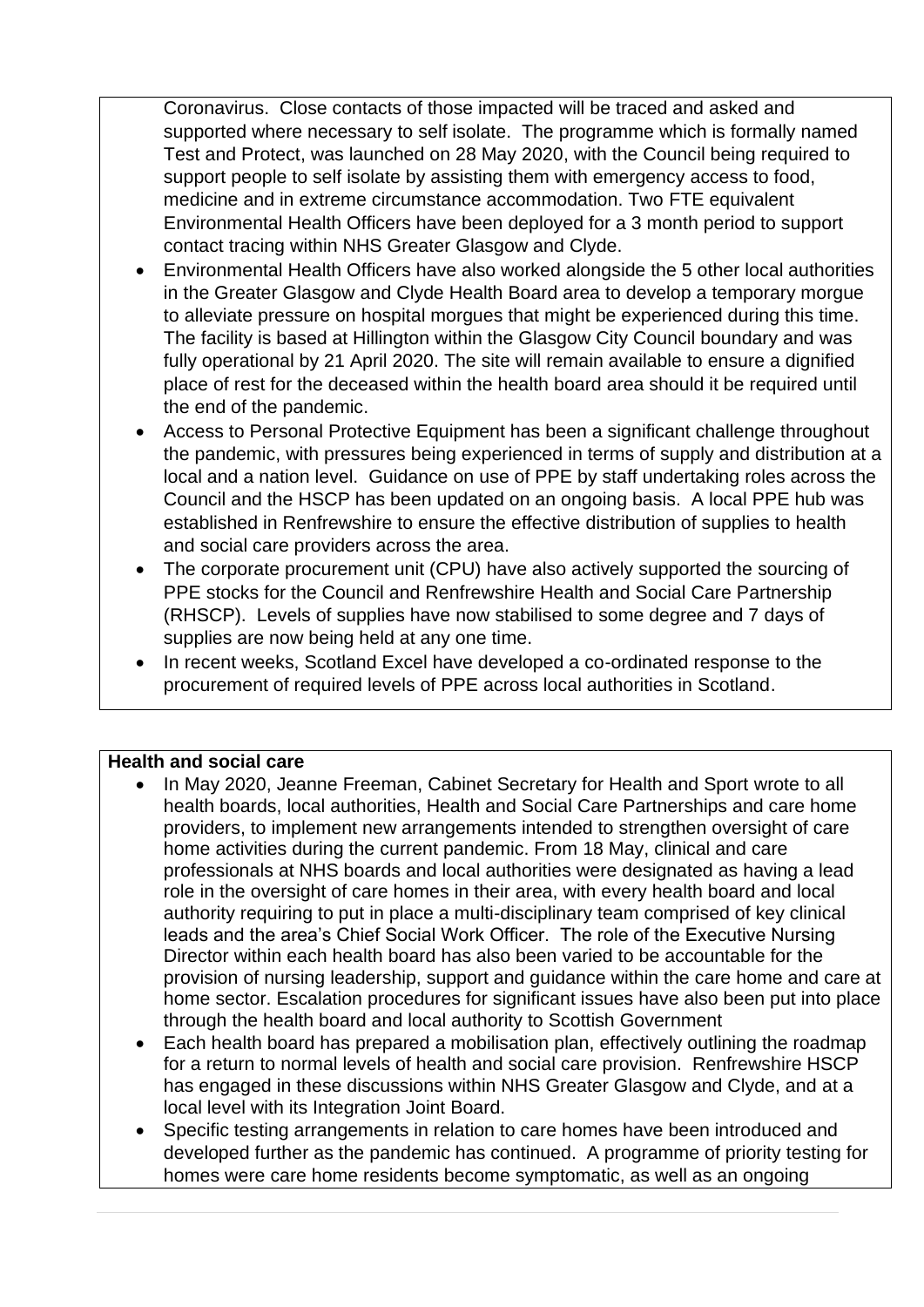surveillance testing programme for non-symptomatic residents and staff is now in place. Patients being discharged to a care home from hospital are also subject to testing before admission. In early June 2020, local authorities were to report weekly on planned and actual testing across care homes, and this information is also published by the Scottish Government on a weekly basis.

#### **Support for business**

- On 12 May 2020 the Chancellor of the Exchequer announced that the UK Government would extend the furlough scheme until the end of October 2020. Furloughed workers will continue to receive 80% of their current salary, up to £2,500 per month up to end of July 2020 with additional flexibility being considered that would be built into the scheme from August to support employees back to work and to share the costs of the scheme with businesses
- Local Authorities have been delivering 2 business grant programmes on behalf of the Scottish Government since 24 March 2020:
	- $\circ$  The first is a £10,000 grant for businesses in receipt of the small business bonus scheme aimed at supporting those in premises with a rateable value of up to £18,000 annually.
	- $\circ$  The second is a £25,000 grant for businesses in the retail, hospitality and leisure sector occupying premises with a rateable value of between £18,001 and £50,999 annually.
- Multi property grants are now available, with additional support schemes available to support people with self-employed status.
- As at 9 June, over 2700 Coronavirus Business Support Fund applications have been processed by the Council, with 2075 grants awarded. This equates to £23.4 million of funding support.

#### **General policy changes:**

• To support physical distancing the Scottish Government created a new infrastructure programme to develop pop-up walking and cycling routes and temporary improvements to existing routes. Initially on 28 April 2020, the Scottish Government announced that it had allocated £10 million from the 'Places for Everyone' budget to a new 'Spaces for People' fund, with no match funding required from local authorities to deliver projects in their area. The Council expressed an interest in the fund at an early stage and has had positive engagement with Sustrans on projects which include temporary footway widening around busy amenities such as shops and pharmacies and in relation to main arterial routes.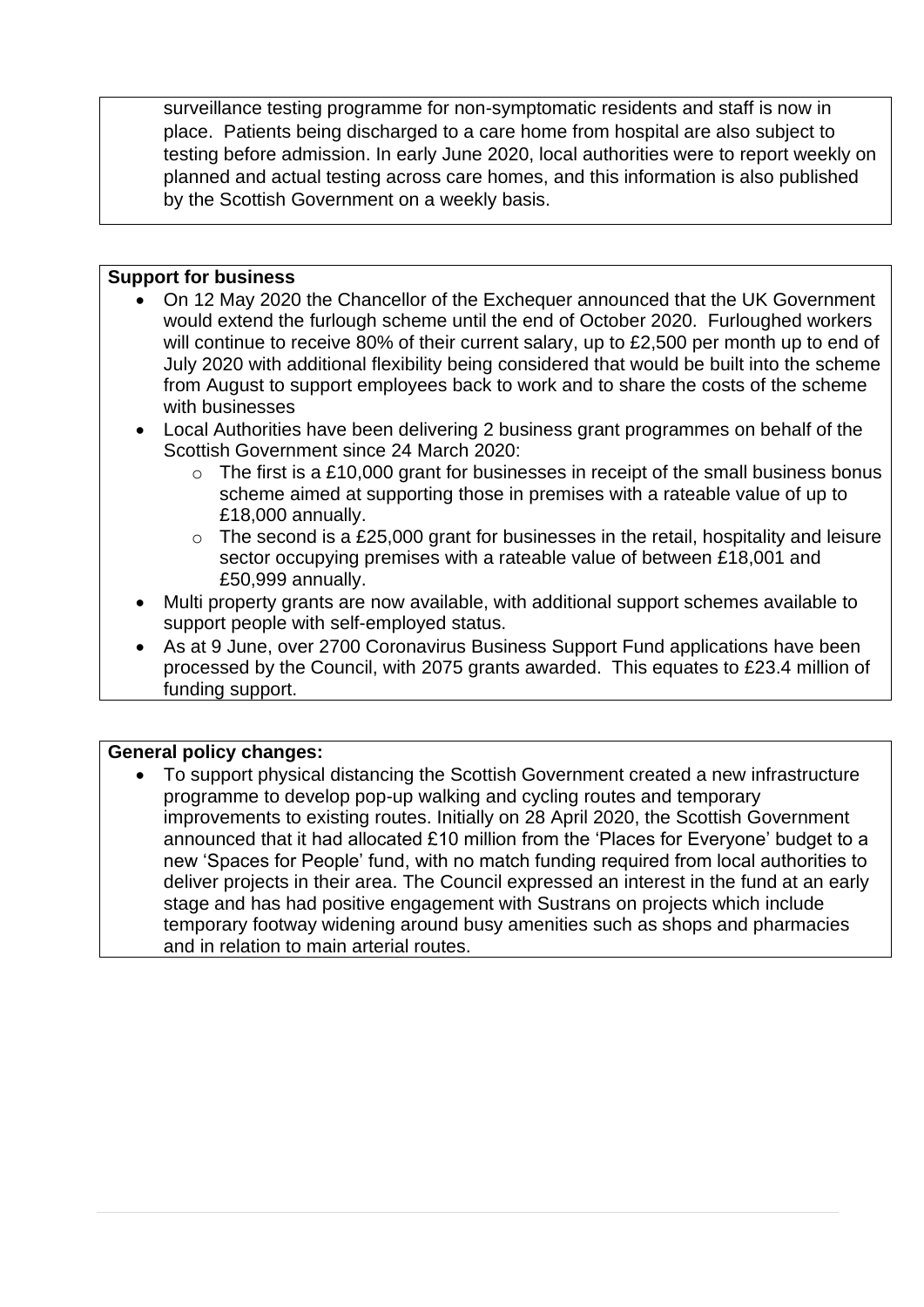| Ref             | <b>Indicator</b>                                                                                                                                   | <b>Value</b>   | Data as<br>at date | <b>Comments</b>                                                                                                                                                                                      |
|-----------------|----------------------------------------------------------------------------------------------------------------------------------------------------|----------------|--------------------|------------------------------------------------------------------------------------------------------------------------------------------------------------------------------------------------------|
| S <sub>3</sub>  | Total number of individuals on shielding list in contact<br>with LA                                                                                | 5785           | 8/06/20            |                                                                                                                                                                                                      |
| S <sub>5</sub>  | Number of individuals assessed to be in need of food<br>delivery but not pharmacy                                                                  | 89             | 8/06/20            | This shows number of new individuals for week<br>$1st$ to $8th$ June                                                                                                                                 |
| S7              | Number of individuals assessed to be in need of<br>pharmacy delivery but not food                                                                  | $\overline{4}$ | 8/06/20            | This shows number of new individuals for week1 <sup>st</sup><br>to 8 <sup>th</sup> June                                                                                                              |
| S <sub>9</sub>  | Number of individuals assessed to be in need of both<br>food and pharmacy delivery                                                                 | $\mathbf 0$    | 8/06/20            | This shows number of new individuals for week1 <sup>st</sup><br>to 8 <sup>th</sup> June                                                                                                              |
| S <sub>12</sub> | Number of individuals who received other services                                                                                                  | $\Omega$       | 8/06/20            | This shows number of new individuals for week<br>1 <sup>st</sup> to 8 <sup>th</sup> June                                                                                                             |
|                 |                                                                                                                                                    |                |                    |                                                                                                                                                                                                      |
| NS <sub>2</sub> | Total number of individuals calling helpline in LA area                                                                                            | 7565           | 11/06/20           |                                                                                                                                                                                                      |
|                 |                                                                                                                                                    |                |                    |                                                                                                                                                                                                      |
| PP <sub>1</sub> | How many children (including unborn babies) were<br>added to the child protection register in the last week?                                       | $\mathbf 1$    | 10/06/20           |                                                                                                                                                                                                      |
| PP <sub>5</sub> | How many children with child protection plans were<br>seen face to face by a professional<br>(education/health/social work) in the last two weeks? | 84             | 10/06/20           |                                                                                                                                                                                                      |
|                 |                                                                                                                                                    |                |                    |                                                                                                                                                                                                      |
| AB <sub>5</sub> | Overall % of staff on Sickness and Special Leave                                                                                                   | 14%            | 05/6/20            |                                                                                                                                                                                                      |
|                 |                                                                                                                                                    |                |                    |                                                                                                                                                                                                      |
| R <sub>1</sub>  | <b>Total Number of Deaths Registered</b>                                                                                                           | 664            | 10/6/20            | This will now be reported as the cumulative<br>position from 30 <sup>th</sup> March.<br>198 Renfrewshire residents had a death<br>registered which mentioned COVID-19, up to 7 <sup>th</sup><br>June |
|                 |                                                                                                                                                    |                |                    |                                                                                                                                                                                                      |
| F <sub>9</sub>  | Net Council Additional Costs Financial Projection<br>(Costs + Lost Income - Reduced Costs)                                                         | <b>TBC</b>     | N/A                |                                                                                                                                                                                                      |
|                 |                                                                                                                                                    |                |                    |                                                                                                                                                                                                      |

# **Appendix 3: Local Government Data Dashboard Submission - 12 June 2020**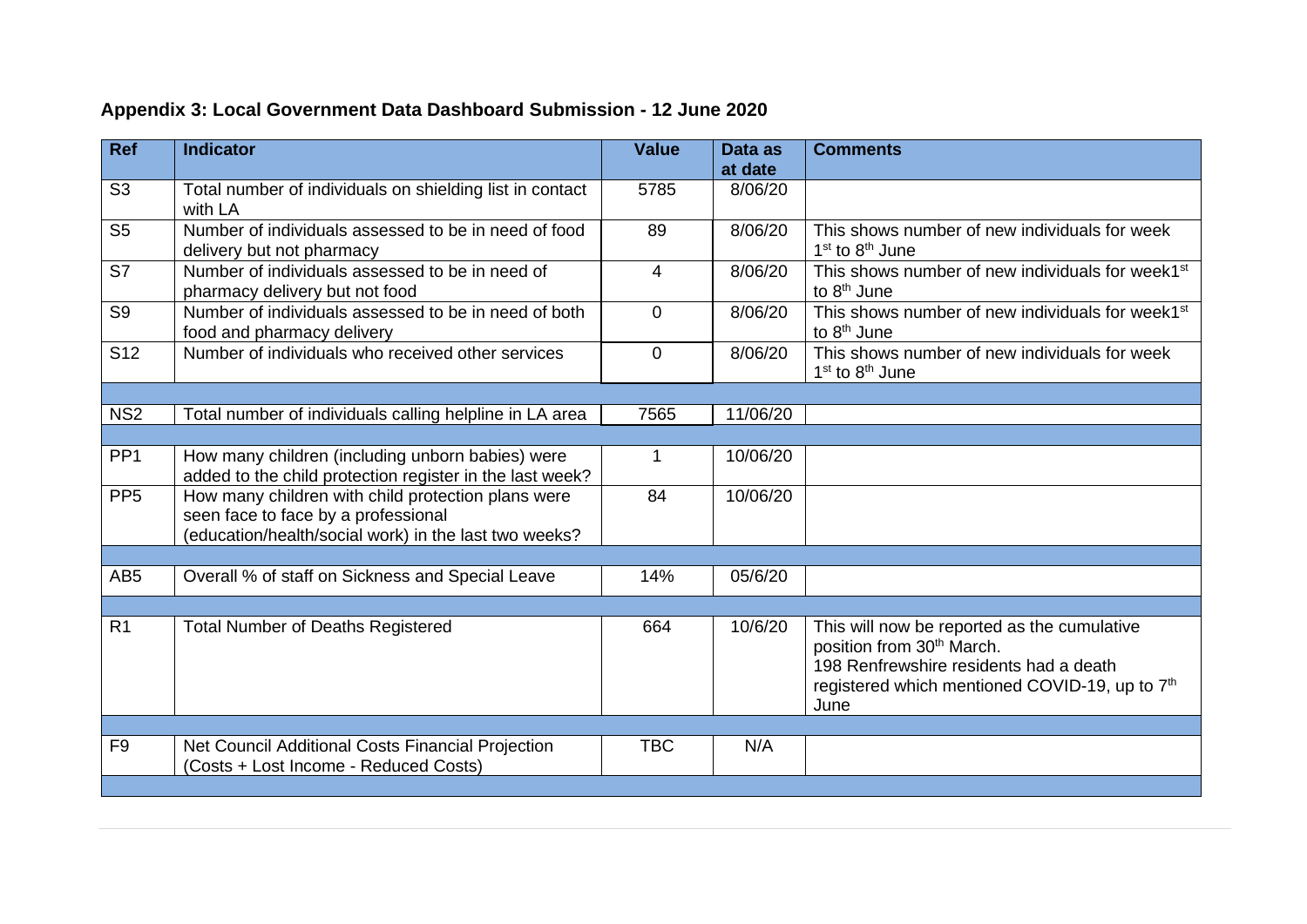| <b>Ref</b>       | <b>Indicator</b>                                                                                                                 | <b>Value</b>   | Data as<br>at date | <b>Comments</b>                                                                         |
|------------------|----------------------------------------------------------------------------------------------------------------------------------|----------------|--------------------|-----------------------------------------------------------------------------------------|
| CH <sub>2</sub>  | Number of teaching staff physically working in<br>schools/hubs or LA ELC settings today                                          | 583            | 10/06/20           |                                                                                         |
| CH <sub>5</sub>  | Total number who physically attended today<br>(excluding those that only attended for a free school<br>meal)                     | 517            | 10/06/20           |                                                                                         |
| FSM1             | The total number of children and young people for<br>whom vouchers, direct payments or home deliveries<br>have been provided for | 7,583          | 10/06/20           |                                                                                         |
|                  |                                                                                                                                  |                |                    |                                                                                         |
| BG1              | Numbers of Coronavirus Business Support Fund<br>grant applications                                                               | 2,748          | 9/06/20            | This includes both small business grants and<br>retail, hospitality and leisure grants. |
| BG <sub>2</sub>  | Number of Coronavirus Business Support Fund<br>grants awarded                                                                    | 2,075          | 9/06/20            | As above.                                                                               |
| BG4              | Total value of Coronavirus Business Support Fund<br>grants made                                                                  | £23,410,000    | 9/06/20            | As above.                                                                               |
|                  |                                                                                                                                  |                |                    |                                                                                         |
| H7               | Total number of Homeless applications received in<br>the month                                                                   | 78             | 31/5/20            |                                                                                         |
| H <sub>20</sub>  | Current tenant arrears - end of period                                                                                           | £2,299,400     | 31/5/20            |                                                                                         |
|                  |                                                                                                                                  |                |                    |                                                                                         |
| HSCP1            | <b>Total Projected Additional HSCP Expenditure</b>                                                                               | £26,919,519    | 27/5/20            |                                                                                         |
| HSCP7            | Total all categories delayed discharges                                                                                          | 26             | 8/6/20             |                                                                                         |
|                  |                                                                                                                                  |                |                    |                                                                                         |
| ASP1             | Number of Adult at Risk / Adult Protection Referrals<br>over the last week                                                       | 20             | 10/06/20           |                                                                                         |
| ASP <sub>2</sub> | Number of Adult Concerns (from Police Scotland)<br>over the last week                                                            | 31             | 10/06/20           |                                                                                         |
| ASP3             | Number of adults that were subject to an adult<br>support and protection investigation over the last<br>week                     | $\overline{4}$ | 10/06/20           |                                                                                         |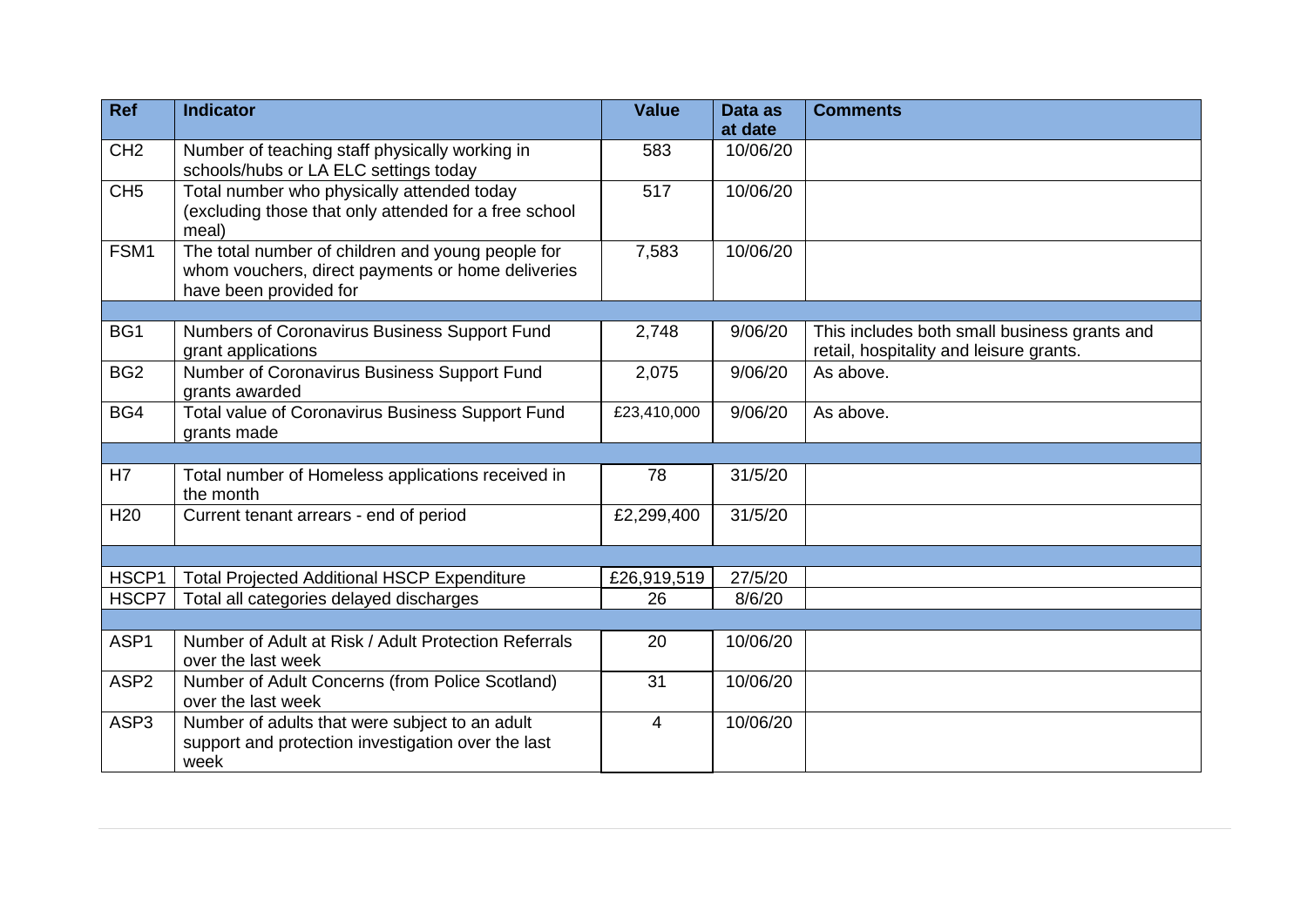# **Appendix 4: Current operational update**

#### **Children's Services**

- Schools and early learning centres were closed on 20 March 2020 as part of the lockdown. While most buildings have been closed, learning has continued from home, with staff engaging remotely with children and young people.
- Emergency childcare provision has been established in some premises for the children of key workers and vulnerable families.
- As set out in the Scottish Government's Routemap it is intended that school and childcare facilities will reopen to pupils on 11 August 2020 with a blended approach of learning at home and in school. Officers are currently developing plans for the return of pupils and will be required to submit a Local Phasing Delivery Plan to Scottish Government to confirm these arrangements
- Staff returned to school buildings prior to the end of the current session in June 2020 on a phased basis, with headteachers and senior managers returning first, followed by teachers and in the final weeks of the current session by pupils that will be transitioning into Primary or Secondary education at the start of the new term in August. This has allowed time to ensure schools are ready to receive children and young people and that all appropriate measures have been put in place to protect both children and staff. In addition, this has given the opportunity to plan for implementing a blended learning approach with pupils attending schools on a part time basis when the new term commences on 11 August 2020.
- The existing childcare hubs closed on Monday 8<sup>th</sup> June with all participating children having returned to their home school for the final weeks of the term. The Council is required to continue with the operation of the childcare hubs for the children of key workers and vulnerable children over the summer and into the new school term in August.
- The service recently consulted with parents on their experience during lockdown, and continue to engage with the teaching unions on all key aspects of local planning for school return

# **Children's Social Work Services and Criminal Justice**

- The protection of Renfrewshire's most vulnerable children and adults remains a priority. Social work staff from both children's and adult services are maintaining regular contact with those identified as most vulnerable through home visits or virtual contact. All social work visits are being undertaken using appropriate social distancing measures and all staff have access to appropriate PPE.
- Children's services are operating a hub from St. James' Street and can schedule appointments where required for a small number of people unable to be visited at home or provided with advice via the telephone.
- Under Phase 1 of the routemap, children's social workers will increase the number of home visits to vulnerable children following the completion of a risk assessment, the provision of PPE, physical distancing and considering the views of the family.
- Renfrewshire's Children's Houses and the Throughcare Service have continued to operate under the current lockdown arrangements. The service will respond to guidance from the Scottish Government on the gradual removal of lockdown measures.
- Criminal Justice has maintained regular contact with the highest risk offenders and those with highest needs. The high needs service users are mainly vulnerable women. The Unpaid Work scheme has been suspended on a temporary basis, as have Court operations. As the gradual removal of lockdown measures is taken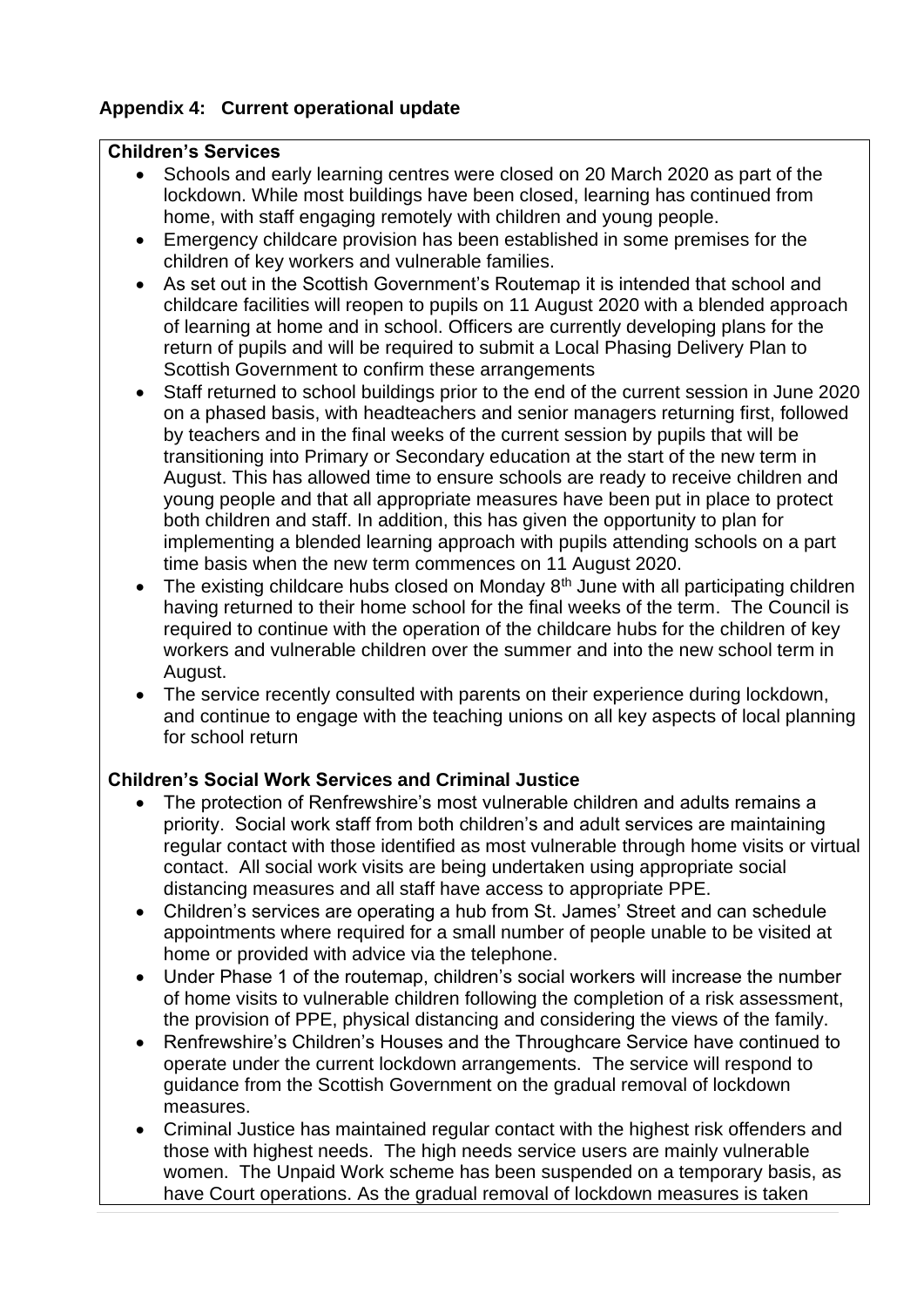forward the criminal justice social workers will increase the nature and level of contact in the same manner as outlined for children's social work

### **Communities, Housing and Planning**

- Most Housing Services have been delivered remotely since lockdown measures were introduced at the end of March. While the local housing offices and homeless services offices have been closed to visiting members of the public, staff have quickly and positively adapted to working remotely to continue to deliver essential services to tenants and other services users. Staff who have been making essential visits to tenants, high rise blocks, temporary accommodation and sheltered housing complexes have all been provided with guidance and PPE as required.
- Advice and assistance is being provided by telephone on a 24/7 basis to people who become homeless or are at risk of homelessness and temporary accommodation continues to be made available to people who need this. While most of the temporary accommodation provided to date has been self-contained furnished flats, it has been necessary to make some use of B&B accommodation.
- Routine lettings have been suspended, but it is possible to rehouse applicants with critical housing need including homeless people and those with other urgent needs if wraparound services can be arranged to allow the safe movement of people and to facilitate safe living arrangements (such as adaptations, essential furniture and fittings, utility connections, homecare services).
- The normal processes for dealing with rent arrears have been suspended, and officers are proactively contacting tenants where there have been missed rent payments or changes to rent payment patterns to offer advice on accessing benefits and other support services as appropriate. Housing Options advice is still being provided remotely and new housing applications are being registered, but numbers are well below normal monthly activity.
- The concierge and caretaking service within high rise blocks has continued to operate throughout, and all 14 high rise blocks have daily fire safety checks carried out. Wellbeing calls with appropriate physical distancing and PPE, are also being made to tenants in the amenity flats at Glencairn Court by concierge staff.
- In order to avoid non-essential visits to tenants' homes, routine and nonemergency repairs have been suspended. Only emergency repairs and gas servicing works are being undertaken in tenanted properties.
- The statutory gas servicing process has continued as normal throughout the lockdown period with tenants contacted 8 weeks in advance of their service date to arrange their appointment and to date, the vast majority of services have been carried out within the required 12-month timescale.

# **Community Protection**

- In the Community Safety Partnership, Daily Tasking is continuing on a daily basis with Police and the Council triaging relevant incidents and ensuring they are passed to relevant agencies for action in line with the normal process.
- MARAC is also continuing to meet as normal using MS Teams to consider high risk domestic abuse cases. Arrangements have also been put in place to conduct Prevent Multi Agency Partnership (Counter Terrorism) case conferences if required, using the same technology.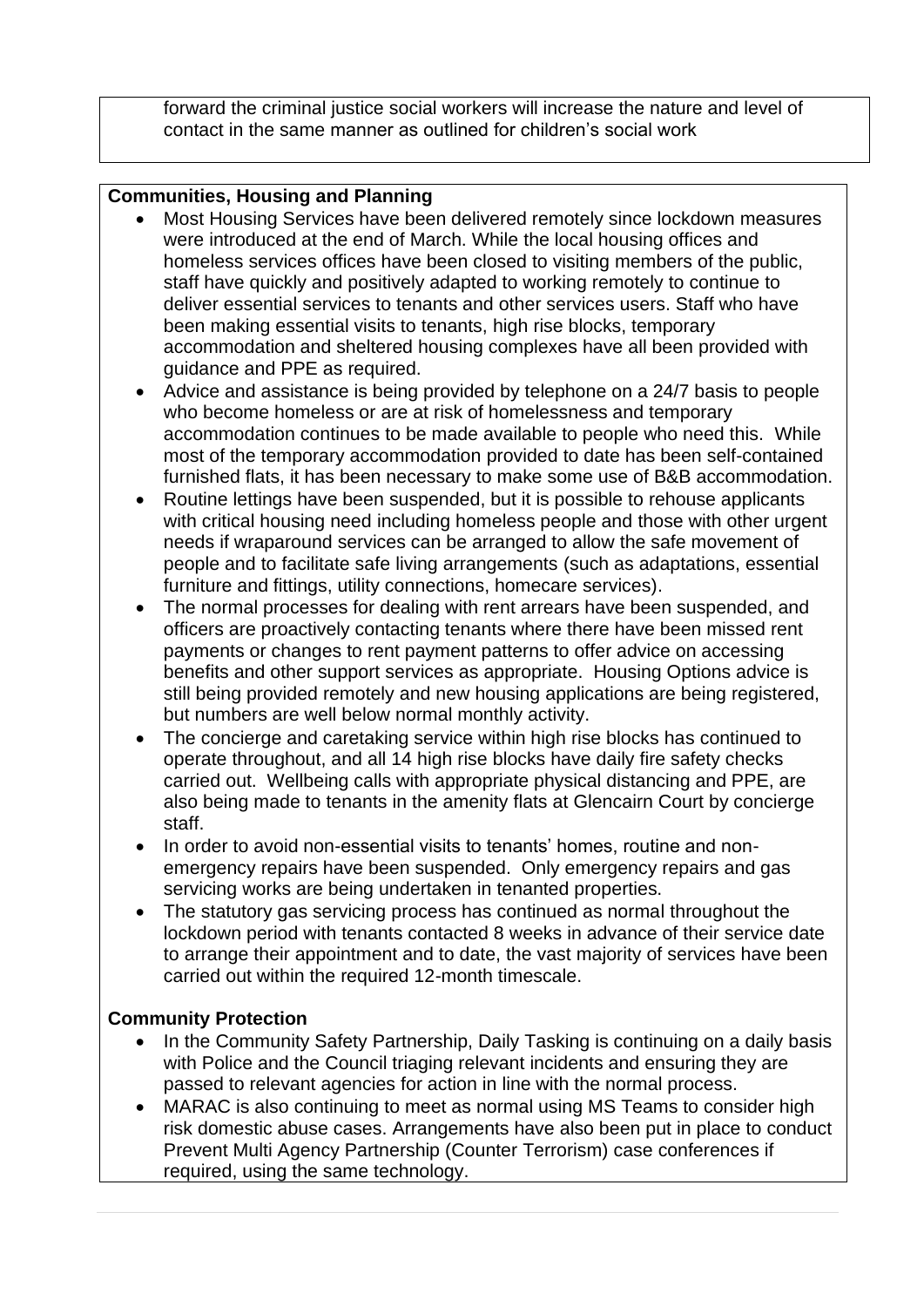- The CCTV Hub continues to be staffed and public space cameras are fully operational, supported by targeted Wardens patrols in mobile CCTV vehicles. These patrols continue to be deployed to respond to incidences and hotspots identified through daily tasking and complaints.
- An area for increased activity in terms of business regulation was the Health Protection (Coronavirus) (Restrictions) (Scotland) Regulations 2020 which were enacted on 27 March, with powers for Councils to visit and prohibit businesses that were not compliant with the Regulations. In line with the Council Integrated Enforcement Policy, businesses have been supported by officers adopting an "engage, explain, encourage and then enforce" model which affords people the best opportunity to comply before any enforcement action is taken.

# **Environment and Infrastructure**

Employees within Environment and Infrastructure were deployed to deliver only essential frontline services during the lockdown period:

- Burial Service Both Admin & Lair Management
- Building Cleaning
- Street Cleaning Litter Bin Emptying & sweeping of priority areas
- Emergency Housing & Public Building Repairs
- Waste Collections
- Emergency Response Weather/Traffic Management & Road Defects
- Vehicle Maintenance vehicles for Priority Services
- Drivers to support service priorities & new service requirements
- Essential Catering
- A large number of day-to-day environment and infrastructure services were suspended, including large parts of building services and the grounds maintenance service with employees redeployed to support the continued delivery of essential services. Some of these are new services focused on responding to the COVID-19 pandemic – in particular the support provided to the Local Assistance Team to prepare and make deliveries of emergency Food supplies to shielded and vulnerable individuals across Renfrewshire.
- As the lockdown eases Local Authorities across Scotland worked together with COSLA, Waste Regulators and the Scottish Government to agree a national approach to the reopening of household waste recycling centres, on a phased basis. In Renfrewshire all five household waste recycling sites reopened from 1 June 2020, initially accepting bagged household waste only.
- Outdoor work including a programme of grass cutting is now underway.
- Roads maintenance and buildings services are beginning to make arrangements to recommence activities in line with the Scottish Government routemap and phasing approach. Sector specific guidance is also being issued by the Scottish Government to provide further direction to support the phased reintroduction of these services over coming weeks as part of future phases of the routemap.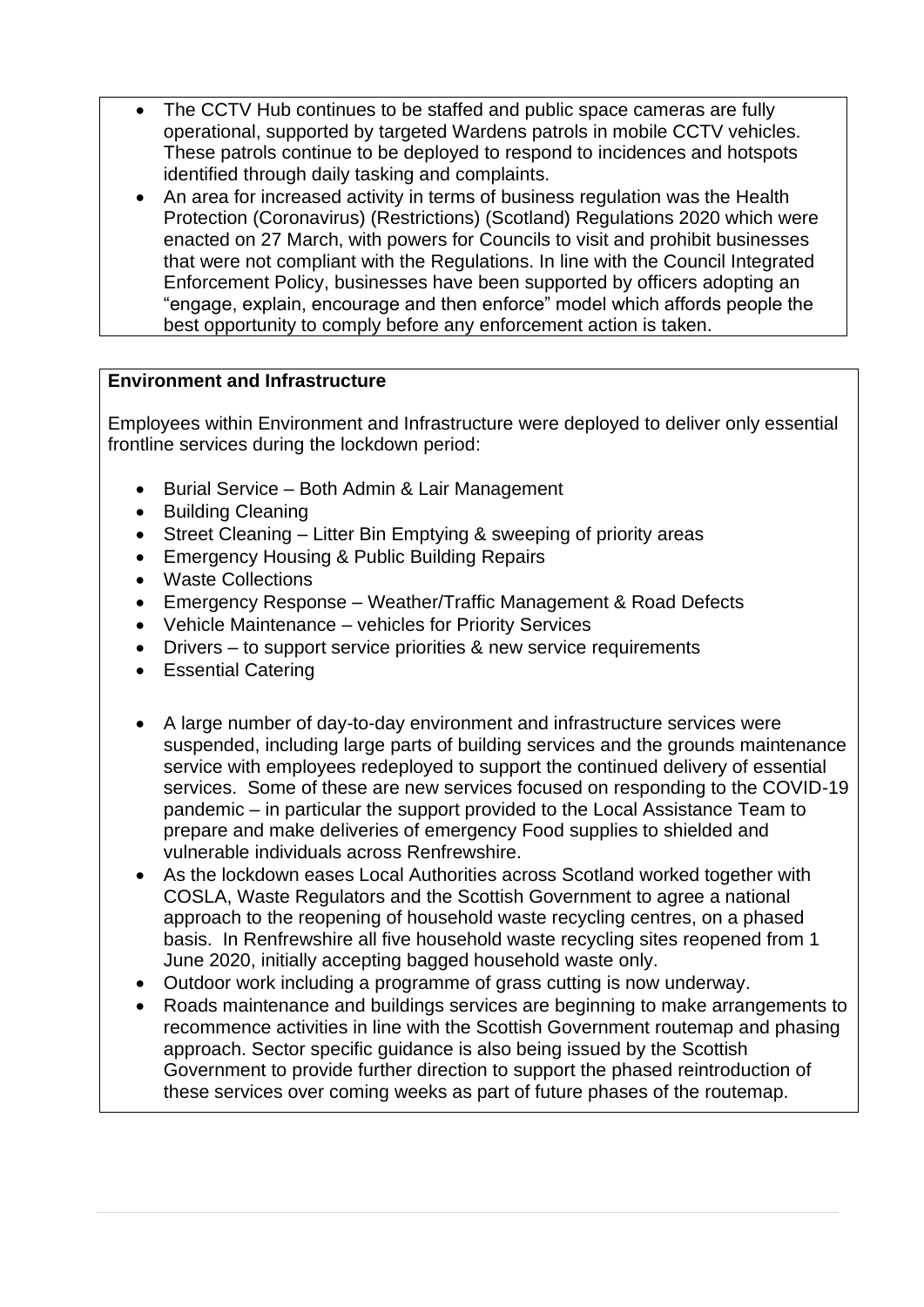# **Health and Social Care Partnership**

Health and social care partnership services have provided an ongoing response throughout the current pandemic:

- Locality Services provide a full intake service including welfare contacts, phone calls and where required, home visits.
- Hospital admission / discharge services operate on a 7-day service basis.
- All Renfrewshire care homes are operating in line with national guidance.
- Care at Home Services, including community meals and responder services continue to operate for critical users.
- Adult Support and Protection Services have been maintained.
- District Nursing services continue to provide nursing care to those most in need, including end of life care.
- Rehabilitation work is focused around supporting care homes, community respiratory patients and rehabilitation from COVID-19.
- Addictions Services continue to carry out triage and assessment and operate essential services from Back Sneddon Street.
- Mental Health Community Services continue to provide essential treatment services from Charleston Centre
- Services developed to respond to COVID-19 the Assessment Centre, Care Home Testing and the PPE Hub are operating in line with national guidance.

# **Care Homes**

- The greatest impact of COVID-19 is in the population of older people and people with underlying health conditions, in particular in care homes. Renfrewshire has 22 care homes with an available bed capacity of 1,320 spaces. Sadly, 111 people have now been reported by care homes as dying with COVID-19 since 18 March 2020.
- From April, NHSGGC established a new testing pathway for symptomatic residents in all residential and nursing homes across the NHSGGC area and took steps to ensure that people discharged from a hospital based setting to a care home had been given two tests and that those were clear prior to discharge. All new residents and returning residents are also cared for in isolation for a period of 14 days isolation as part of infection control measures.
- The Scottish Government has indicated that there is likely to be a public inquiry in relation to the national response to the coronavirus pandemic. It is anticipated that within this process there will be a focus on people who were discharged to care homes.
- On 20 May 2020 the Interim Chief Medical Officer issued updated guidance to medical practitioners for death certification during the COVID-19 Pandemic. The Lord Advocate has now directed that with effect from 21 May 2020, in light of significant public anxiety around deaths in care homes and deaths of those who may have contracted COVID-19 in their place of work, any such deaths must be reported to the Procurator Fiscal by medical practitioners.
- In line with national quidance a local multi-disciplinary team of key clinical and care leads has been established to support care homes in responding to the challenge of COVID-19 and to provide the best care possible for residents
- One local care home has experienced a significant number of residents who have tested positive for COVID-19. Additional support has been given to this care home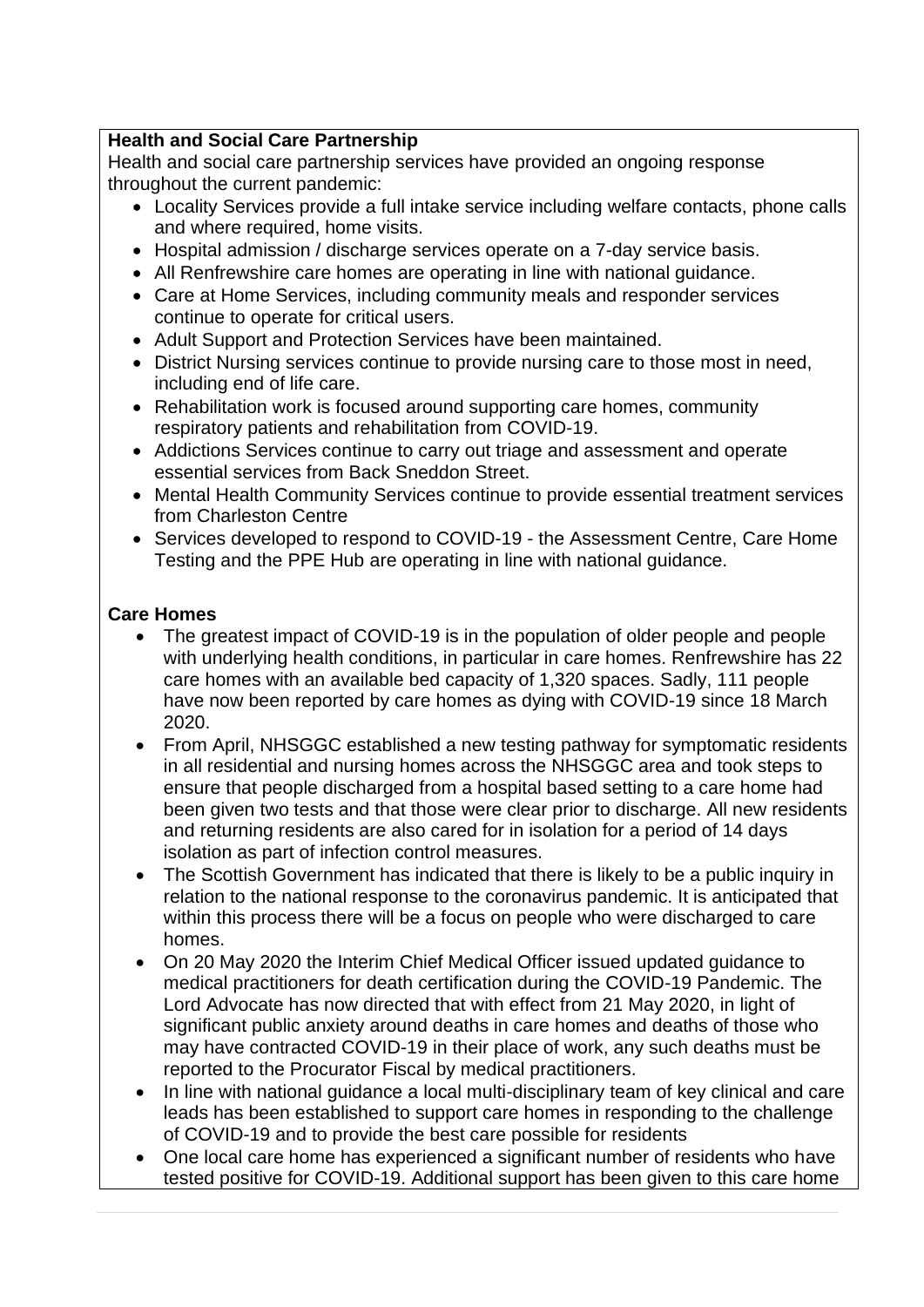including input from the clinical lead for palliative care, senior nurse manager for the enhanced care home liaison service, and palliative care nurse who have all visited and provided care to residents. An additional Staff Nurse has also been provided by the HSCP to the care home to supplement their staffing levels and the HSCP will continue to work closely with the care home, Public Health and the Care Inspectorate to ensure that all appropriate care and support is provided to the residents.

#### **Care at Home**

- At present, Renfrewshire HSCP is continuing to support approximately 1,600 service users through its internal and external Care at Home services.
- Catering services for Home Care, Care Homes and Community Meals and to provide care packages for vulnerable residents have been delivered by a consolidated service, supported by Environment and Infrastructure. Residents continue to receive two meals per day which are now delivered in one visit.
- As Phase 1 of the Scottish Government routemap is implemented a gradual, riskbased approach to extending HSCP services beyond critical, to those with substantial needs will be taken. This will take account of a range of key factors including: adherence to Scottish Government guidelines, including physical distancing and shielding; the needs of specific client groups and assessment of client vulnerability; workforce capacity; health and safety guidance; and alignment with clinical care governance standards.

### **Chief Executive's Service**

- Meetings of the Chief Officers Group have moved from a quarterly frequency to monthly, and the Adult and Child Protection Committees have also been convened outwith usual meeting cycles to ensure robust oversight of protection issues.
- Effective communications have been absolutely critical to the Council response to the COVID-19 Pandemic. To support public communications, wherever possible the public have been signposted to reliable information from the NHS and Scottish Government – with the Council internet provision being rebuilt to facilitate a clear and effective source of information as a single source of truth on all relevant issues supported by effective sharing of vital and up to date information on all relevant social media platforms. The Council public website, social media channels and information line have been the main sources of live information for local people.
- Elected Members, Managers and employees have been updated on a regular basis. Updated guidance for employees has been made available on the public website and intranet with links to the latest information and advice on the NHS Inform website. Weekly messages from the Chief Executive have been issued. Information has been cascaded weekly to frontline workers supported by public health information posters in place around Council buildings, facilities and fleet.
- Given the current restrictions, and in line with other national events, and national guidance, the summer and autumn 2020 events programme, through to and including the Halloween Festival, has now been cancelled. This includes Renfrew and Barshaw Gala Days, Johnstone Fire Engine Rally, Sma' Shot day and Doors Open Day. A digital programme for Sma' Shot day has been developed so that this date continues to mark and honour local workers.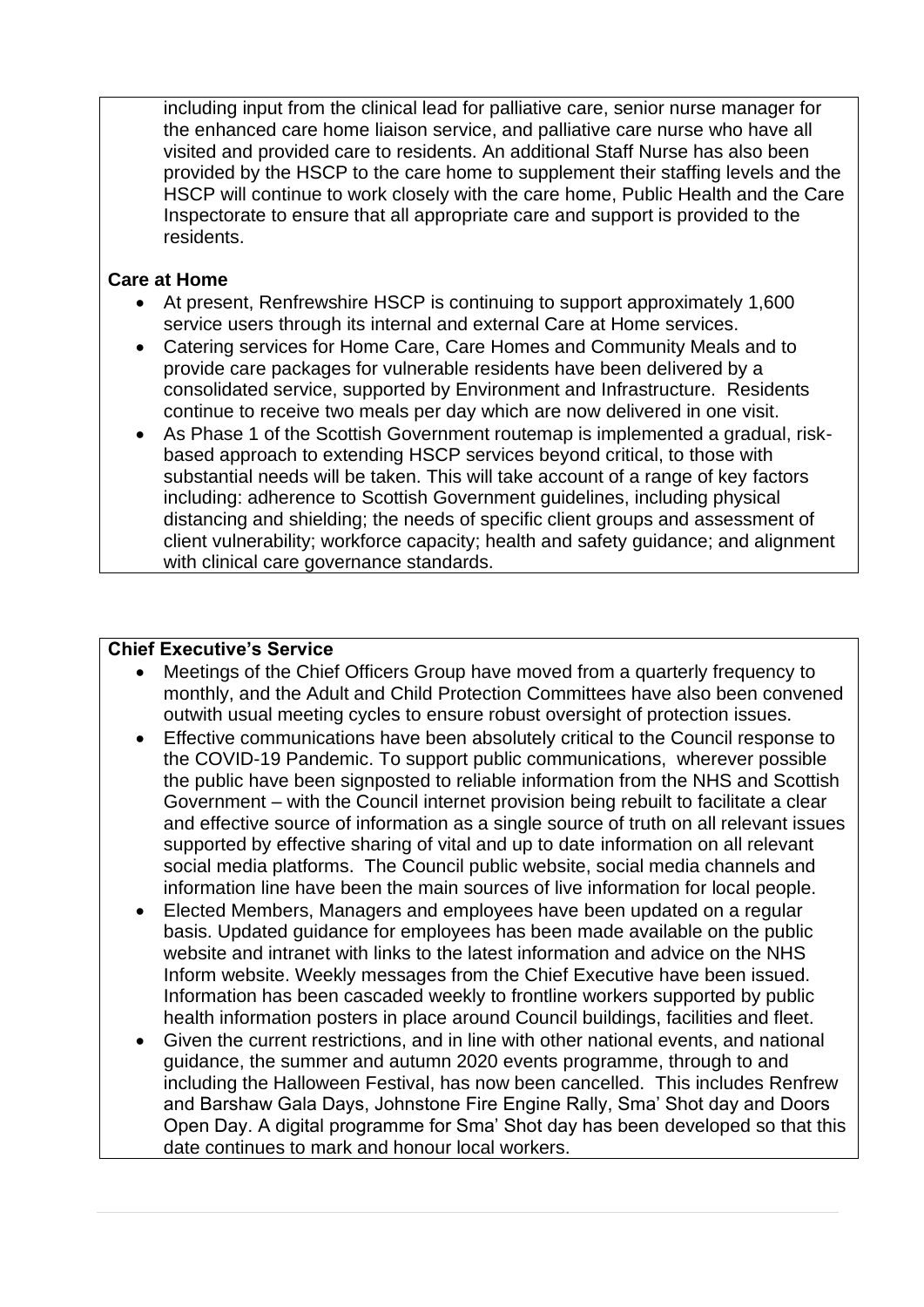### **Finance and Corporate Services**

- Finance and Corporate Services employees have been mainly working from home since the lockdown. All service areas are coping well despite high demand in certain areas e.g. customer services and supporting the Scottish Welfare Fund. The Council Contact Centre has also developed new areas of work to support the Local Assistance Teams providing support to shielding and vulnerable residents and to provide support for national helplines at a local level in line with Scottish Government response expectations and guidance.
- The Registration Service initially extended opening hours to cover weekends and bank holidays. This has now been reduced to 6 days per week. This was required to improve the way in which information on the number of COVID-19 related deaths is recovered, making information available seven days per week on the numbers of deaths registered. The service is currently operating from the Community Safety Hub.
- Guidance on the use of PPE, has been regularly reviewed and updated throughout the lockdown period and has been consistently updated and disseminated to all relevant employees together with appropriate training in the proper use of PPE. The Council's Health and Safety team have worked with all relevant Council services to develop risk assessments which reflect PPE requirements, which are kept under regular review.
- UK Government guidance required the Council to allow staff to self-isolate in line with government advice aimed at reducing the spread of infection. A significant number of employees have also been required to minimise their contact with others and are consequently unable to carry out normal frontline duties – because they have an underlying health condition that places them at risk and they have been advised to stay at home. These employees have been supported to continue working from home - either in their own role where practical or fulfilling alternative roles that support priority frontline services. Currently around 1,000 employees have been redeployed within their Services to focus on the delivery of priority services for the community. Just over 200 employees have been redeployed into a range of other roles across council services such as drivers and call handlers.
- The Health and Wellbeing of employees has been a key priority for the Council especially as so many are working in unfamiliar roles. With more employees working from home, delivering essential services and adjusting to life following the current government guidelines, it has been important that they have access to the right support, information and advice to help them stay safe and healthy. The HR & OD Team have been working collaboratively with partners, such as Renfrewshire leisure and the Health and Social Care Partnership, to provide a package of Mental Health and Physical Wellbeing support that is accessible for all employees. There have already been some significant changes to the way frontline employees are supported, for example, providing an enhanced, bespoke counselling service for those working on the shielding telephone line. Spotlight topics have included home working, physical exercise and healthy eating.
- A key resilience and business continuity measure for the Council was the need to support workforce flexibility using ICT technology and agile working. The Council's ICT/Digital resilience has been enhanced and developed in recent years to cope with this requirement. During March 2020 the Council's ICT Infrastructure capacity was substantially stepped up to provide the capability for over 3,000 remote connections to Council systems. This ensured the Council could facilitate much larger numbers of employees being able to operate effectively without the need to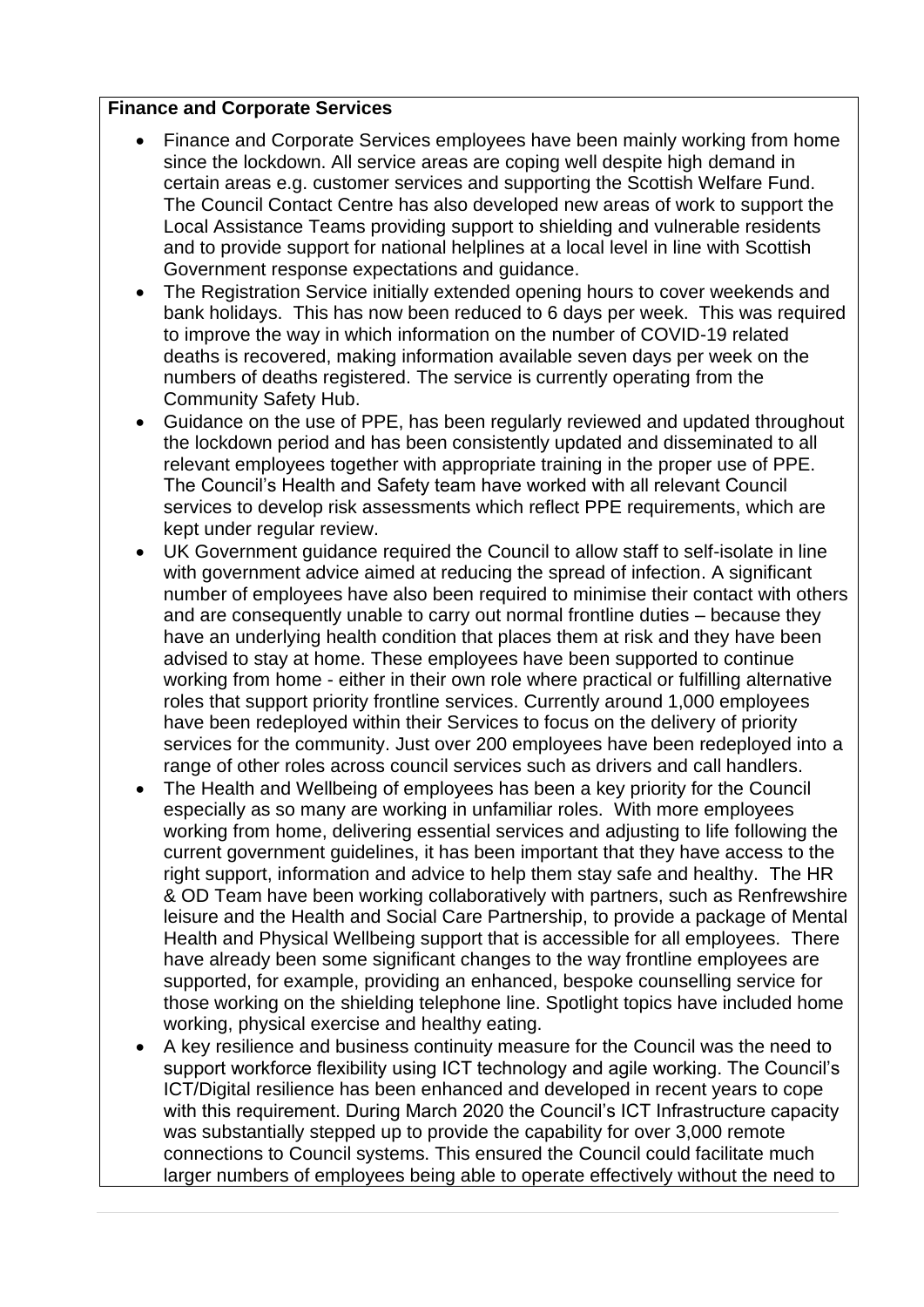be physically located in a Council office and physically plugged into the Council network. Relevant employees have also been re-provisioned with new flexible ICT kit – e.g. the Customer Contact Centre. This resilience has significantly enhanced the ability of the Council to protect its employees and communities by maximising the numbers of employees working from home, maintaining physical distancing and minimising the numbers at risk and required to travel or access Council facilities or offices for operational reasons.

### **Renfrewshire Leisure Limited - RLL**

- All RLL properties and services were closed in line with government guidance
- Employees that work in services that predominantly generate income were furloughed; equating to forty percent of the contracted workforce. This includes employees who provide and support leisure services, outdoor services, catering services and the spa. The RL employees placed on furlough are receiving 100% of their contracted pay.
- All other employees continued to work from home and / or were redeployed to priority services including support for the childcare hubs and the teams supporting the humanitarian response to shielding and vulnerable residents.
- Existing online services such as Library e-books and magazines have been maintained and seen an increase in traffic.
- Online culture and leisure services were immediately launched including for a range of physical activity, including children's weekly dance classes, which have been accessed by audiences across Scotland.
- As lockdown is eased the golf course and bowling greens outdoor facilities were reopened from 29 May 2020. Phase one of the Scottish Government routemap does not currently allow for club houses or pavilions to come back into use. This means that members of the public and associated clubs have been advised that changing facilities and WCs will remain closed and unavailable until Scottish Government guidance is updated and further phases of the routemap are implemented.